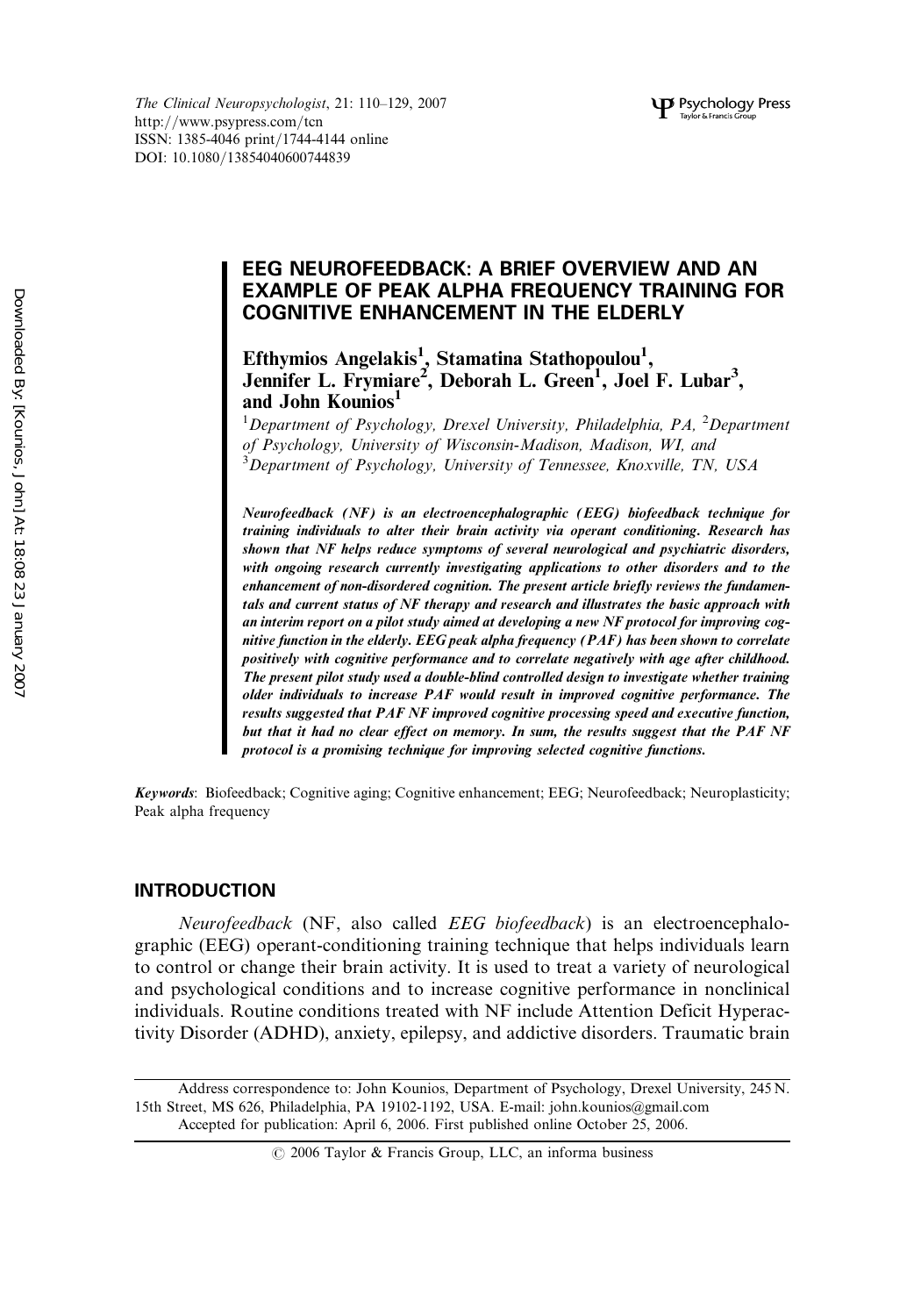injury (TBI), learning disabilities, depression, and schizophrenia are currently being investigated as potential candidates (Monastra, 2003).

The present article consists of two parts. The first part briefly reviews the history and current state of NF in the treatment of psychological or neurological disorders and discusses its future promise. This review is a selective overview of NF research; for detailed or specialized reviews, see [Lubar, 1991](https://www.researchgate.net/publication/21224249_Discourse_on_the_development_of_EEG_diagnostics_and_biofeedback_for_attention-deficithyperactivity_disorders?el=1_x_8&enrichId=rgreq-64016401d63b73918069ff9b8e8e6d4a-XXX&enrichSource=Y292ZXJQYWdlOzY0NDE2MzI7QVM6MTAxNjc4MDgyNjkxMDg5QDE0MDEyNTMzNTI4ODE=), [1997](https://www.researchgate.net/publication/13886363_Neocortical_Dynamics_Implications_for_Understanding_the_Role_of_Neurofeedback_and_Related_Techniques_for_the_Enhancement_of_Attention?el=1_x_8&enrichId=rgreq-64016401d63b73918069ff9b8e8e6d4a-XXX&enrichSource=Y292ZXJQYWdlOzY0NDE2MzI7QVM6MTAxNjc4MDgyNjkxMDg5QDE0MDEyNTMzNTI4ODE=), 2003; Monastra, 2003; [Moore, 2000;](https://www.researchgate.net/publication/12676826_A_Review_of_EEG_Biofeedback_Treatment_of_Anxiety_Disorders?el=1_x_8&enrichId=rgreq-64016401d63b73918069ff9b8e8e6d4a-XXX&enrichSource=Y292ZXJQYWdlOzY0NDE2MzI7QVM6MTAxNjc4MDgyNjkxMDg5QDE0MDEyNTMzNTI4ODE=) [Nash, 2000;](https://www.researchgate.net/publication/12676830_Treatment_of_Attention_Deficit_Hyperactivity_Disorder_with_Neurotherapy?el=1_x_8&enrichId=rgreq-64016401d63b73918069ff9b8e8e6d4a-XXX&enrichSource=Y292ZXJQYWdlOzY0NDE2MzI7QVM6MTAxNjc4MDgyNjkxMDg5QDE0MDEyNTMzNTI4ODE=) [Sterman, 1996](https://www.researchgate.net/publication/14372694_Physiological_origins_and_functional_correlates_of_EEG_rhythmic_activities_implications_for_self-regulation?el=1_x_8&enrichId=rgreq-64016401d63b73918069ff9b8e8e6d4a-XXX&enrichSource=Y292ZXJQYWdlOzY0NDE2MzI7QVM6MTAxNjc4MDgyNjkxMDg5QDE0MDEyNTMzNTI4ODE=), [2000](https://www.researchgate.net/publication/12676832_Basic_Concepts_and_Clinical_Findings_in_the_Treatment_of_Seizure_Disorders_with_EEG_Operant_Conditioning?el=1_x_8&enrichId=rgreq-64016401d63b73918069ff9b8e8e6d4a-XXX&enrichSource=Y292ZXJQYWdlOzY0NDE2MzI7QVM6MTAxNjc4MDgyNjkxMDg5QDE0MDEyNTMzNTI4ODE=); [Thatcher, 2000;](https://www.researchgate.net/publication/200025206_EEG_Operant_Conditioning_Biofeedback_and_Traumatic_Brain_Injury?el=1_x_8&enrichId=rgreq-64016401d63b73918069ff9b8e8e6d4a-XXX&enrichSource=Y292ZXJQYWdlOzY0NDE2MzI7QVM6MTAxNjc4MDgyNjkxMDg5QDE0MDEyNTMzNTI4ODE=) [Trudeau,](https://www.researchgate.net/publication/12676828_The_Treatment_of_Addictive_Disorders_by_Brain_Wave_Biofeedback_A_Review_and_Suggestions_for_Future_Research?el=1_x_8&enrichId=rgreq-64016401d63b73918069ff9b8e8e6d4a-XXX&enrichSource=Y292ZXJQYWdlOzY0NDE2MzI7QVM6MTAxNjc4MDgyNjkxMDg5QDE0MDEyNTMzNTI4ODE=) [2000](https://www.researchgate.net/publication/12676828_The_Treatment_of_Addictive_Disorders_by_Brain_Wave_Biofeedback_A_Review_and_Suggestions_for_Future_Research?el=1_x_8&enrichId=rgreq-64016401d63b73918069ff9b8e8e6d4a-XXX&enrichSource=Y292ZXJQYWdlOzY0NDE2MzI7QVM6MTAxNjc4MDgyNjkxMDg5QDE0MDEyNTMzNTI4ODE=). The second part of this article presents an example in the form of a preliminary report on work toward a new NF protocol intended to enhance cognitive function, particularly in elderly participants.

# HISTORICAL OVERVIEW

The electroencephalogram is produced by synchronous postsynaptic potentials from thousands to millions of neurons, and is usually recorded at the scalp, although intracranial EEG is sometimes recorded. When amplified, digitized, and plotted, the raw EEG signal appears as a complex oscillatory pattern. This complex signal can be filtered to isolate narrow frequency bands (defined in Hz) that reflect specific brain sources and functions (Duffy, Iyer, & Surwillo, 1989).

NF was discovered and developed concurrently by independent researchers for the treatment of different pathological conditions. In the late 1960s, Sterman and his colleagues accidentally discovered that cats trained to produce 12–15 Hz activity over their rolandic cortex were more resistant to substance-induced epileptic seizures than non-trained cats, and in the early 1970s these researchers demonstrated this phenomenon in humans as well (for a review, see [Sterman, 2000](https://www.researchgate.net/publication/12676832_Basic_Concepts_and_Clinical_Findings_in_the_Treatment_of_Seizure_Disorders_with_EEG_Operant_Conditioning?el=1_x_8&enrichId=rgreq-64016401d63b73918069ff9b8e8e6d4a-XXX&enrichSource=Y292ZXJQYWdlOzY0NDE2MzI7QVM6MTAxNjc4MDgyNjkxMDg5QDE0MDEyNTMzNTI4ODE=)). This training has been termed SMR NF, for *sensorimotor rhythm*, since the 12–15 Hz EEG activity trained is recorded over, and is typical of, primary sensorimotor cortex. In the 1970s, Twemlow and Bowen (1976) first reported on the potential of NF to increase alpha  $(8-13 \text{ Hz})$  and theta  $(4-7 \text{ Hz})$  magnitude as a treatment for alcoholism, though the first controlled study to support these findings was published 13 years later (Peniston & Kulkosky, 1989). Posterior alpha activity is associated with relaxed consciousness; alpha ''blocking'' (i.e., reduction) is associated with alertness and active processing [\(Berger, 1929; Penfield & Jasper, 1954; Pilgreen, 1995\).](https://www.researchgate.net/publication/225988584_Uber_das_Elektrenkephalogramm_des_Menschen?el=1_x_8&enrichId=rgreq-64016401d63b73918069ff9b8e8e6d4a-XXX&enrichSource=Y292ZXJQYWdlOzY0NDE2MzI7QVM6MTAxNjc4MDgyNjkxMDg5QDE0MDEyNTMzNTI4ODE=) Central-posterior theta is associated with drowsiness [\(Duffy et al., 1989, p. 111\).](https://www.researchgate.net/publication/24894017_Clinical_Electroencephalography_and_Topographic_Brain_Mapping_Technology_and_Practice?el=1_x_8&enrichId=rgreq-64016401d63b73918069ff9b8e8e6d4a-XXX&enrichSource=Y292ZXJQYWdlOzY0NDE2MzI7QVM6MTAxNjc4MDgyNjkxMDg5QDE0MDEyNTMzNTI4ODE=) In the late 1970s, [Hardt](https://www.researchgate.net/publication/22477949_Anxiety_Change_Through_Electroencepha-Lographic_Alpha_Feedback_Seen_Only_in_High_Anxiety_Subjects?el=1_x_8&enrichId=rgreq-64016401d63b73918069ff9b8e8e6d4a-XXX&enrichSource=Y292ZXJQYWdlOzY0NDE2MzI7QVM6MTAxNjc4MDgyNjkxMDg5QDE0MDEyNTMzNTI4ODE=) [and Kamiya \(1978\)](https://www.researchgate.net/publication/22477949_Anxiety_Change_Through_Electroencepha-Lographic_Alpha_Feedback_Seen_Only_in_High_Anxiety_Subjects?el=1_x_8&enrichId=rgreq-64016401d63b73918069ff9b8e8e6d4a-XXX&enrichSource=Y292ZXJQYWdlOzY0NDE2MzI7QVM6MTAxNjc4MDgyNjkxMDg5QDE0MDEyNTMzNTI4ODE=) reported on the efficacy of alpha neurofeedback to reduce or increase anxiety, depending on the direction of the training (i.e., alpha magnitude inversely proportional to anxiety). Around the same time, similar work by Garrett and Silver (1976) found alpha enhancement to reduce test anxiety. Both alpha and alpha/theta  $NF$  is administered at the vertex of the head (electrode CZ according to the International  $10/20$  System; Homan, 1998). Although these anxiolytic effects were found in one study to be related to perceived success at the training but independent of direction of training ([Plotkin & Rice, 1981](https://www.researchgate.net/publication/15935141_Biofeedback_as_a_placebo_Anxiety_reduction_facilitated_by_training_in_either_suppression_or_enhancement_of_alpha_brainwaves?el=1_x_8&enrichId=rgreq-64016401d63b73918069ff9b8e8e6d4a-XXX&enrichSource=Y292ZXJQYWdlOzY0NDE2MzI7QVM6MTAxNjc4MDgyNjkxMDg5QDE0MDEyNTMzNTI4ODE=)), later research supported the directional effects of alpha training in generalized anxiety, showing decreased versus increased heart-rate reactivity to stress for alpha enhancers and supressors respectively ([Rice, Blanchard, & Purcell, 1993](https://www.researchgate.net/publication/14875340_Biofeedback_treatments_of_generalized_anxiety_disorder_preliminary_results?el=1_x_8&enrichId=rgreq-64016401d63b73918069ff9b8e8e6d4a-XXX&enrichSource=Y292ZXJQYWdlOzY0NDE2MzI7QVM6MTAxNjc4MDgyNjkxMDg5QDE0MDEyNTMzNTI4ODE=)).

In the mid 1970s, based on the observation that 12–14 Hz (SMR) enhancement with 4–7 Hz inhibition (often seizures are 4–7 Hz) NF over rolandic cortex reduced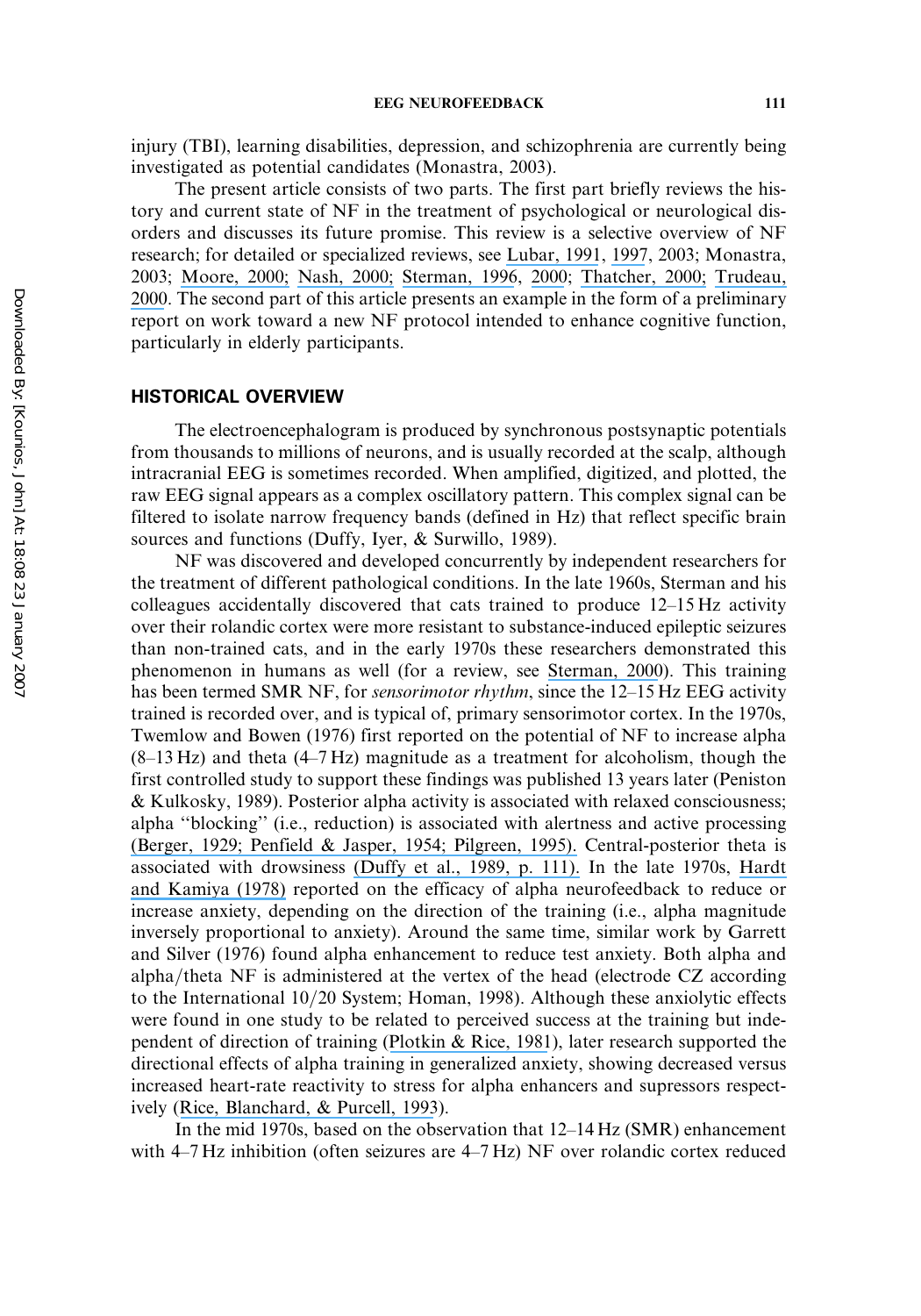convulsions and related motor activity in epileptics, ([Lubar & Shouse, 1976;](https://www.researchgate.net/publication/226244857_EEG_and_behavioral_changes_in_a_hyperkinetic_child_concurrent_with_training_of_the_sensorimotor_rhythm_SMR?el=1_x_8&enrichId=rgreq-64016401d63b73918069ff9b8e8e6d4a-XXX&enrichSource=Y292ZXJQYWdlOzY0NDE2MzI7QVM6MTAxNjc4MDgyNjkxMDg5QDE0MDEyNTMzNTI4ODE=) [Shouse](https://www.researchgate.net/publication/22614764_Operant_conditioning_of_EEG_rhythms_and_Ritalin_in_the_treatment_of_hyperkinesias?el=1_x_8&enrichId=rgreq-64016401d63b73918069ff9b8e8e6d4a-XXX&enrichSource=Y292ZXJQYWdlOzY0NDE2MzI7QVM6MTAxNjc4MDgyNjkxMDg5QDE0MDEyNTMzNTI4ODE=) [& Lubar, 1979](https://www.researchgate.net/publication/22614764_Operant_conditioning_of_EEG_rhythms_and_Ritalin_in_the_treatment_of_hyperkinesias?el=1_x_8&enrichId=rgreq-64016401d63b73918069ff9b8e8e6d4a-XXX&enrichSource=Y292ZXJQYWdlOzY0NDE2MzI7QVM6MTAxNjc4MDgyNjkxMDg5QDE0MDEyNTMzNTI4ODE=)) successfully applied this treatment to reduce hyperactivity in a hyperkinetic child, which showed a reversal effect when SMR was suppressed in an ABA crossover design. Since then, subsequent studies have shown the utility and success of theta/SMR NF for the treatment of ADHD, and have added beta (16–20 Hz) enhancement for improvement of attention ([Linden, Habib, & Radijevic,](https://www.researchgate.net/publication/14372695_A_Controlled_Study_of_the_Effects_of_EEG_Biofeedback_on_Cognition_and_Behavior_of_Children_with_Attention_Deficit_Disorder_and_Learning_Disabilities_I?el=1_x_8&enrichId=rgreq-64016401d63b73918069ff9b8e8e6d4a-XXX&enrichSource=Y292ZXJQYWdlOzY0NDE2MzI7QVM6MTAxNjc4MDgyNjkxMDg5QDE0MDEyNTMzNTI4ODE=) [1996;](https://www.researchgate.net/publication/14372695_A_Controlled_Study_of_the_Effects_of_EEG_Biofeedback_on_Cognition_and_Behavior_of_Children_with_Attention_Deficit_Disorder_and_Learning_Disabilities_I?el=1_x_8&enrichId=rgreq-64016401d63b73918069ff9b8e8e6d4a-XXX&enrichSource=Y292ZXJQYWdlOzY0NDE2MzI7QVM6MTAxNjc4MDgyNjkxMDg5QDE0MDEyNTMzNTI4ODE=) [Lubar, 1991;](https://www.researchgate.net/publication/21224249_Discourse_on_the_development_of_EEG_diagnostics_and_biofeedback_for_attention-deficithyperactivity_disorders?el=1_x_8&enrichId=rgreq-64016401d63b73918069ff9b8e8e6d4a-XXX&enrichSource=Y292ZXJQYWdlOzY0NDE2MzI7QVM6MTAxNjc4MDgyNjkxMDg5QDE0MDEyNTMzNTI4ODE=) [Lubar & Lubar, 1984;](https://www.researchgate.net/publication/16707978_Electroencephalographic_biofeedback_of_SMR_and_beta_for_treatment_of_attention_deficit_disorders_in_a_clinical_setting?el=1_x_8&enrichId=rgreq-64016401d63b73918069ff9b8e8e6d4a-XXX&enrichSource=Y292ZXJQYWdlOzY0NDE2MzI7QVM6MTAxNjc4MDgyNjkxMDg5QDE0MDEyNTMzNTI4ODE=) [Lubar, Swartwood, Swartwood, &](https://www.researchgate.net/publication/15412127_Evaluation_of_the_effectiveness_of_EEG_neurofeedback_training_for_ADHD_in_a_clinical_setting_as_measured_by_changes_in_TOVA_scores_behavioral_ratings_and_WISC-R_performance?el=1_x_8&enrichId=rgreq-64016401d63b73918069ff9b8e8e6d4a-XXX&enrichSource=Y292ZXJQYWdlOzY0NDE2MzI7QVM6MTAxNjc4MDgyNjkxMDg5QDE0MDEyNTMzNTI4ODE=) [O'Donnell, 1995](https://www.researchgate.net/publication/15412127_Evaluation_of_the_effectiveness_of_EEG_neurofeedback_training_for_ADHD_in_a_clinical_setting_as_measured_by_changes_in_TOVA_scores_behavioral_ratings_and_WISC-R_performance?el=1_x_8&enrichId=rgreq-64016401d63b73918069ff9b8e8e6d4a-XXX&enrichSource=Y292ZXJQYWdlOzY0NDE2MzI7QVM6MTAxNjc4MDgyNjkxMDg5QDE0MDEyNTMzNTI4ODE=)). The rationale for this treatment is based on studies that showed abnormally lower beta and greater theta activity in children with ADHD as compared to controls ([Bresnahan, Anderson, & Barry, 1999;](https://www.researchgate.net/publication/12688844_Age-related_changes_in_quantitative_EEG_in_attention-deficithyperactivity_disorder?el=1_x_8&enrichId=rgreq-64016401d63b73918069ff9b8e8e6d4a-XXX&enrichSource=Y292ZXJQYWdlOzY0NDE2MzI7QVM6MTAxNjc4MDgyNjkxMDg5QDE0MDEyNTMzNTI4ODE=) [Chabot, di Michele,](https://www.researchgate.net/publication/11892637_The_Clinical_Role_of_Computerized_EEG_in_the_Evaluation_and_Treatment_of_Learning_and_Attention_Disorders_in_Children_and_Adolescents?el=1_x_8&enrichId=rgreq-64016401d63b73918069ff9b8e8e6d4a-XXX&enrichSource=Y292ZXJQYWdlOzY0NDE2MzI7QVM6MTAxNjc4MDgyNjkxMDg5QDE0MDEyNTMzNTI4ODE=) [Prichep, & John, 2001;](https://www.researchgate.net/publication/11892637_The_Clinical_Role_of_Computerized_EEG_in_the_Evaluation_and_Treatment_of_Learning_and_Attention_Disorders_in_Children_and_Adolescents?el=1_x_8&enrichId=rgreq-64016401d63b73918069ff9b8e8e6d4a-XXX&enrichSource=Y292ZXJQYWdlOzY0NDE2MzI7QVM6MTAxNjc4MDgyNjkxMDg5QDE0MDEyNTMzNTI4ODE=) [Chabot & Serfontein, 1996;](https://www.researchgate.net/publication/14290664_Quantitative_electroencephalographic_profiles_of_children_with_attention_deficit_disorder?el=1_x_8&enrichId=rgreq-64016401d63b73918069ff9b8e8e6d4a-XXX&enrichSource=Y292ZXJQYWdlOzY0NDE2MzI7QVM6MTAxNjc4MDgyNjkxMDg5QDE0MDEyNTMzNTI4ODE=) [Mann, Lubar, Zimmerman,](https://www.researchgate.net/publication/21596301_Quantitative_analysis_of_EEG_in_boys_with_attention-deficit-hyperactivity_disorder_Controlled_study_with_clinical_implications?el=1_x_8&enrichId=rgreq-64016401d63b73918069ff9b8e8e6d4a-XXX&enrichSource=Y292ZXJQYWdlOzY0NDE2MzI7QVM6MTAxNjc4MDgyNjkxMDg5QDE0MDEyNTMzNTI4ODE=) [Miller, & Muenchen, 1992;](https://www.researchgate.net/publication/21596301_Quantitative_analysis_of_EEG_in_boys_with_attention-deficit-hyperactivity_disorder_Controlled_study_with_clinical_implications?el=1_x_8&enrichId=rgreq-64016401d63b73918069ff9b8e8e6d4a-XXX&enrichSource=Y292ZXJQYWdlOzY0NDE2MzI7QVM6MTAxNjc4MDgyNjkxMDg5QDE0MDEyNTMzNTI4ODE=) [Monastra, Lubar, & Linden, 2001](https://www.researchgate.net/publication/12114251_The_development_of_a_quantitative_electroencephalographic_scanning_process_for_attention_deficit-hyperactivity_disorder_Reliability_and_validity_studies?el=1_x_8&enrichId=rgreq-64016401d63b73918069ff9b8e8e6d4a-XXX&enrichSource=Y292ZXJQYWdlOzY0NDE2MzI7QVM6MTAxNjc4MDgyNjkxMDg5QDE0MDEyNTMzNTI4ODE=)).

A number of studies have shown the potential of NF to improve cognitive performance in healthy individuals as well. Beatty, Greenberg, Deibler, and O'Hanlon (1974) trained healthy young adults to either augment or suppress occipital theta (3–7 Hz) activity based on findings that occipital theta amplitude is negatively correlated with vigilance. After only two 1-hour NF sessions, they found improved and worsened performance, respectively, in a monitoring task. Rasey, Lubar, McIntyre, Zoffuto, and Abbott (1996) trained four college students to increase beta (16–22 Hz) while suppressing theta-alpha  $(6-10 Hz)$  amplitude at the vertex  $(CZ)$ . After 20 sessions, two of the participants learned to control their EEG according to the requirements, whereas the other two failed. Learners, but not non-learners, showed improvement in attention as measured by a continuous performance  $Go/No-Go$  test.

Recently, several studies have focused on the specificity of the EEG frequency to be trained and its effects on cognition. Vernon and colleagues (2003) trained 32 medical students to either augment SMR  $(12–15 Hz)$  activity or augment theta (4–7 Hz) activity, while suppressing neighboring frequencies. Only the SMR group managed to change their EEG and improve semantic working memory and focused attention, whereas the theta group neither changed their EEG nor improved cognitive performance. In a similar recent study, researchers from the same group ([Egner](https://www.researchgate.net/publication/8934353_EEG_Biofeedback_of_low_beta_band_components_Frequency-specific_effects_on_variables_of_attention_and_event-related_brain_potentials?el=1_x_8&enrichId=rgreq-64016401d63b73918069ff9b8e8e6d4a-XXX&enrichSource=Y292ZXJQYWdlOzY0NDE2MzI7QVM6MTAxNjc4MDgyNjkxMDg5QDE0MDEyNTMzNTI4ODE=) [& Gruzelier, 2004](https://www.researchgate.net/publication/8934353_EEG_Biofeedback_of_low_beta_band_components_Frequency-specific_effects_on_variables_of_attention_and_event-related_brain_potentials?el=1_x_8&enrichId=rgreq-64016401d63b73918069ff9b8e8e6d4a-XXX&enrichSource=Y292ZXJQYWdlOzY0NDE2MzI7QVM6MTAxNjc4MDgyNjkxMDg5QDE0MDEyNTMzNTI4ODE=)) found frequency-specific cognitive effects of NF. They showed that training college students to increase SMR amplitude improved their perceptual sensitivity  $(d')$  and reduced omission errors and reaction time variability, whereas training others to increase beta (15–18 Hz) amplitude increased their reaction time speed and the amplitude of the P300 event-related potential (ERP). Both of the latter studies included control waiting-list groups that showed no effects. Finally, slow cortical potential (SCP)  $\ll$ 1 Hz) NF over the left hemisphere has been shown to speed up or slow down lexical decisions when individuals are trained to produce negative and positive SCP shifts, respectively (Pulvermueller, Mohr, Schleicert, & Veit, 2000). As in [Rasey et al. \(1996\) and](https://www.researchgate.net/publication/233202373_EEG_Biofeedback_for_the_Enhancement_of_Attentional_Processing_in_Normal_College_Students?el=1_x_8&enrichId=rgreq-64016401d63b73918069ff9b8e8e6d4a-XXX&enrichSource=Y292ZXJQYWdlOzY0NDE2MzI7QVM6MTAxNjc4MDgyNjkxMDg5QDE0MDEyNTMzNTI4ODE=) [Vernon et al. \(2003\)](https://www.researchgate.net/publication/10937788_The_effect_of_training_distinct_neurofeedback_protocols_on_aspects_of_cognitive_performance?el=1_x_8&enrichId=rgreq-64016401d63b73918069ff9b8e8e6d4a-XXX&enrichSource=Y292ZXJQYWdlOzY0NDE2MzI7QVM6MTAxNjc4MDgyNjkxMDg5QDE0MDEyNTMzNTI4ODE=), individuals who failed to change their SCP showed no cognitive changes.

NF sessions typically last for 1 hour or less, including participant preparation time plus 20–40 minutes of NF, and are usually administered twice per week. The number of sessions needed for treatment varies substantially from individual to individual, depending, among other things, on the condition being treated, the individual's learning success, and the severity of the condition. Sterman (2000) reports using 25 sessions to treat epileptic seizures. [Lubar \(1991\)](https://www.researchgate.net/publication/21224249_Discourse_on_the_development_of_EEG_diagnostics_and_biofeedback_for_attention-deficithyperactivity_disorders?el=1_x_8&enrichId=rgreq-64016401d63b73918069ff9b8e8e6d4a-XXX&enrichSource=Y292ZXJQYWdlOzY0NDE2MzI7QVM6MTAxNjc4MDgyNjkxMDg5QDE0MDEyNTMzNTI4ODE=) suggests that 40–80 sessions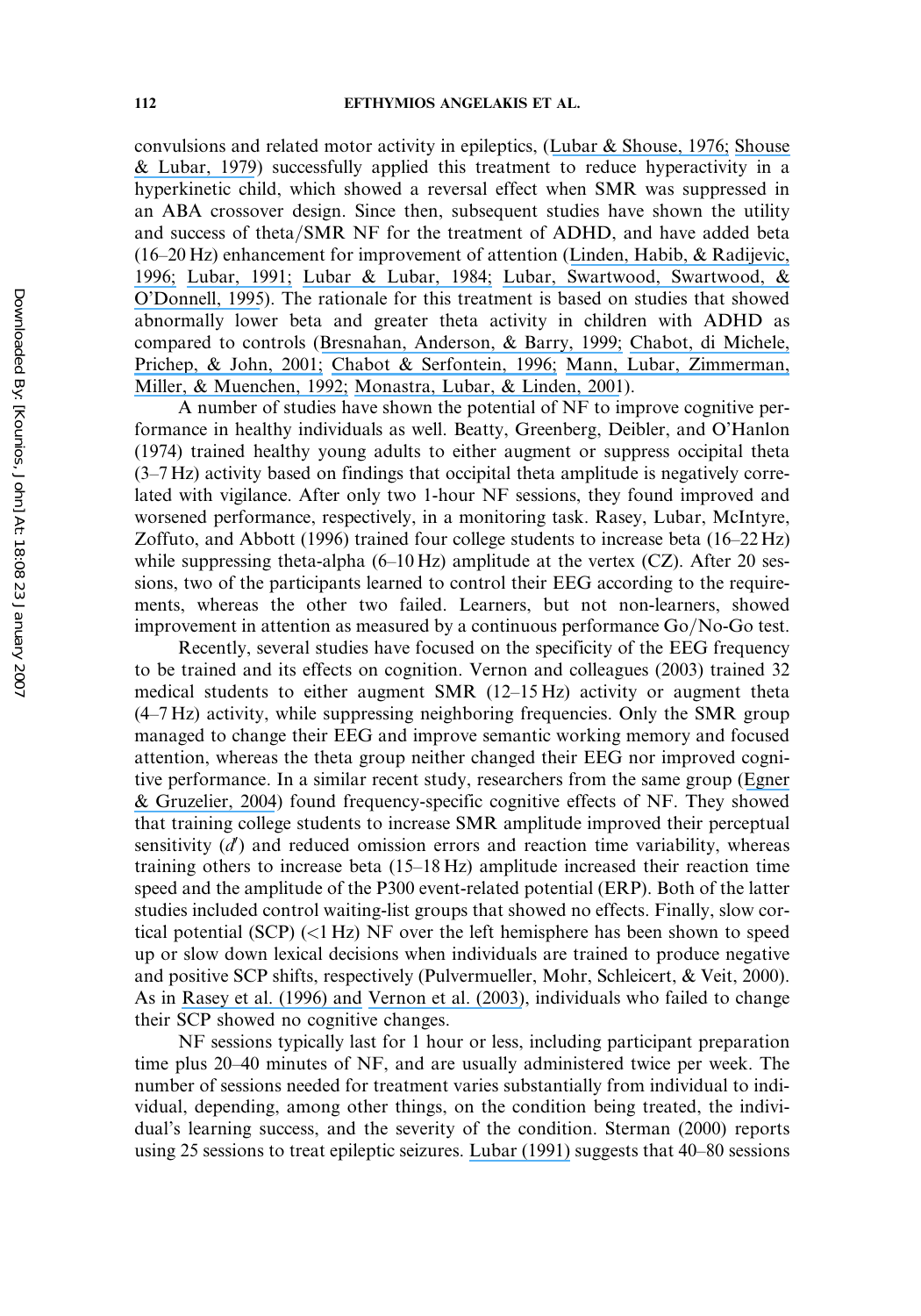are needed to treat ADHD. In contrast, improvement in patients with anxiety disorders has been reported with only eight NF sessions (see Moore, 2000, for a review). However, in our experience with epilepsy and ADHD, some clients may need many more sessions, for at least a year or more, to show learning and significant improvement. Moreover, since NF is an operant conditioning technique, it may well follow the laws of schedules of reinforcement in its patterns of acquisition and extinction. Therefore, occasional post-treatment ''boosting'' sessions are recommended (Lubar, 2003).

The rationale for the development of NF protocols has been based on EEG and neuroimaging research on correlates of brain pathology (e.g., ADHD, depression, TBI), accidental discovery (e.g., epilepsy); or neurophysiological correlates of cognitive states (e.g., anxiety, substance abuse). Sometimes more than one NF protocol is found to be effective for the same syndrome. For example, in addition to SMR training, SCP-NF is found to reduce seizure activity in epileptic patients (Kotchoubey, Strehl, Holzapfel, Schneider, Blankenhorn, & Birbaumer, 1999). Some propose the comparison of clients' EEG to normative EEG databases in order to individualize NF according to each client's abnormalities ([Thatcher,](https://www.researchgate.net/publication/279427691_EEG_Database-Guided_Neurotherapy?el=1_x_8&enrichId=rgreq-64016401d63b73918069ff9b8e8e6d4a-XXX&enrichSource=Y292ZXJQYWdlOzY0NDE2MzI7QVM6MTAxNjc4MDgyNjkxMDg5QDE0MDEyNTMzNTI4ODE=) [1999](https://www.researchgate.net/publication/279427691_EEG_Database-Guided_Neurotherapy?el=1_x_8&enrichId=rgreq-64016401d63b73918069ff9b8e8e6d4a-XXX&enrichSource=Y292ZXJQYWdlOzY0NDE2MzI7QVM6MTAxNjc4MDgyNjkxMDg5QDE0MDEyNTMzNTI4ODE=)). This is partly based on the rationale that identical symptoms may be due to different underlying pathologies. A good example is that attentional problems may be due to a variety of conditions, including ADHD and depression. Even single diagnoses such as ADHD have been shown to have subtypes of quite distinct EEG patterns ([Chabot et al., 2001](https://www.researchgate.net/publication/11892637_The_Clinical_Role_of_Computerized_EEG_in_the_Evaluation_and_Treatment_of_Learning_and_Attention_Disorders_in_Children_and_Adolescents?el=1_x_8&enrichId=rgreq-64016401d63b73918069ff9b8e8e6d4a-XXX&enrichSource=Y292ZXJQYWdlOzY0NDE2MzI7QVM6MTAxNjc4MDgyNjkxMDg5QDE0MDEyNTMzNTI4ODE=)). However, EEG abnormality does not necessarily signify pathology, just as normal EEG does not guarantee healthy brain function. Therefore, caution and experience must be applied in such decisions, just as with any other medical or psychological treatment. A combination of standardized protocol, EEG normative database comparison, experience, and expert consultation will maximize the probability of treatment success.

Clinical efficacy of NF varies across studies. Treatment protocols for epilepsy and ADHD seem to have the strongest empirical support, followed by those developed to treat anxiety and substance abuse. Treatments for depression, schizophrenia, traumatic brain injury, learning disabilities, Tourette's and chronic fatigue syndromes, and autism are all under investigation ([Jarusiewicz, 2002;](https://www.researchgate.net/publication/232956183_Efficacy_of_Neurofeedback_for_Children_in_the_Autistic_Spectrum_A_Pilot_Study?el=1_x_8&enrichId=rgreq-64016401d63b73918069ff9b8e8e6d4a-XXX&enrichSource=Y292ZXJQYWdlOzY0NDE2MzI7QVM6MTAxNjc4MDgyNjkxMDg5QDE0MDEyNTMzNTI4ODE=) Monastra, 2003). Long-term effects of NF have been reported after 6 months and up to 10 years post-treatment (Lubar, 2003; Monastra, 2003; [Trudeau, 2000](https://www.researchgate.net/publication/12676828_The_Treatment_of_Addictive_Disorders_by_Brain_Wave_Biofeedback_A_Review_and_Suggestions_for_Future_Research?el=1_x_8&enrichId=rgreq-64016401d63b73918069ff9b8e8e6d4a-XXX&enrichSource=Y292ZXJQYWdlOzY0NDE2MzI7QVM6MTAxNjc4MDgyNjkxMDg5QDE0MDEyNTMzNTI4ODE=)). The existing research therefore suggests that NF is a promising technique for treating a number of disorders. And though most of the important studies establishing the effectiveness of NF for treatment have not combined it with other forms of therapy, NF should not be considered a panacea or sole treatment for all symptoms of the conditions treated. Other concurrent forms of care are recommended, including psychotherapy, family therapy, group support, and medication, whenever needed (Lubar, 2003). Furthermore, there is a need for more research to investigate the specificity of NF versus placebo, as well as the specificity of EEG frequency and scalp location for obtaining and maximizing therapeutic results.

Success of NF can be assessed with various objective and subjective measures, including standardized tests and inventories, self-reports, and reports from family, educators, or employers. Post-NF EEG ''normalization'' is another measure to assess learning success and validate NF as a specific treatment. However, although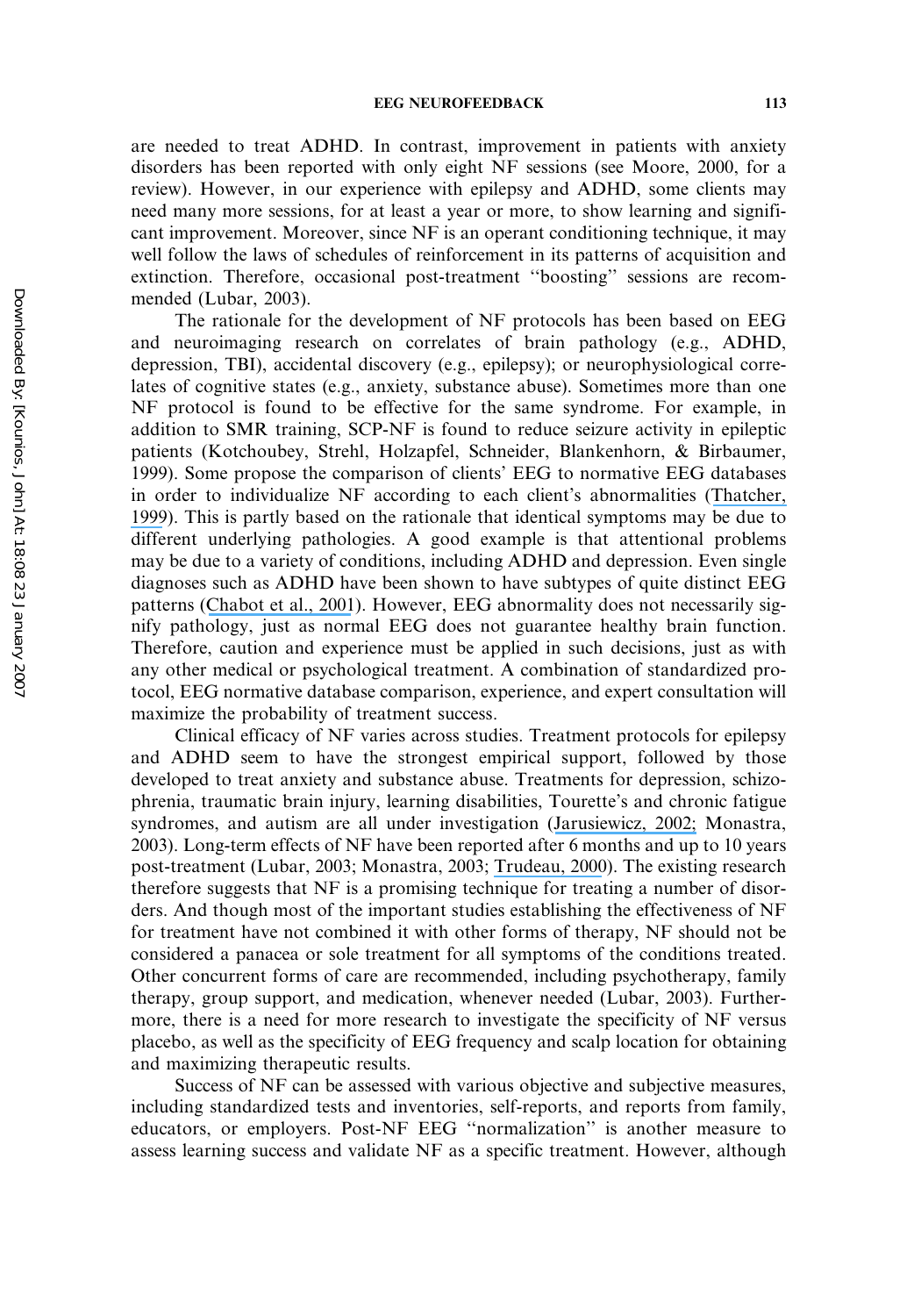post-NF EEG changes often correspond to the training protocol, some times they do not, even if clinical improvement is achieved ([Sterman, 2000](https://www.researchgate.net/publication/12676832_Basic_Concepts_and_Clinical_Findings_in_the_Treatment_of_Seizure_Disorders_with_EEG_Operant_Conditioning?el=1_x_8&enrichId=rgreq-64016401d63b73918069ff9b8e8e6d4a-XXX&enrichSource=Y292ZXJQYWdlOzY0NDE2MzI7QVM6MTAxNjc4MDgyNjkxMDg5QDE0MDEyNTMzNTI4ODE=)). It is important to remember that the adjustment of brain function is not always easy or simple with NF, just as it is not always easy or simple with medication. For example, in an NF experiment involving children with learning disabilities, Fernandez and colleagues (2003) found EEG changes not only in the frequencies trained (4–13 Hz) but also in slower and faster frequencies (ranging from 3–19 Hz) and at electrode sites other than the ones trained, suggesting a large-scale reorganization of EEG activity.

Lubar (2003) reports more than 1200 organizations worldwide (including private clinics and research centers/laboratories) utilizing NF for treating ADHD alone, based on information from NF equipment manufacturers. There are several professional organizations that promote education and research on NF, including the International Society for Neuronal Regulation and its chapters worldwide (www. isnr.org), the Association for Applied Psychophysiology and Biofeedback (www. aapb.org), the Electroencephalography and Clinical Neuroscience Society (www.ecns.com), and the Biofeedback Society of California (www.biofeedbackcalifornia.org) based in the United States. In addition, the Biofeedback Certification Institute of America (www.bcia.org) tests and certifies clinicians who provide NF services to the public.

EEG Neurofeedback certification from the Biofeedback Certification Institute of America (BCIA) is considered the standard in the field by the Association for Applied Psychophysiology and Biofeedback. Certification is available to professionals that meet the degree and licensing requirements in BCIA approved health care fields. Additional requirements include a 36-hour didactic EEG biofeedback education, covering areas from neuroanatomy to treatment planning and professional conduct, 25 contact hours with a BCIA-approved mentor to review 10 personal and 100 patient sessions, and a 3-hour written examination. Recertification is necessary at 4-year intervals to ensure that providers continue to uphold BCIA ethical practices and monitor new developments in the field.

# PAF NF: A PROPOSED PROTOCOL FOR COGNITIVE ENHANCEMENT

One of the most prominent EEG phenomena is the *alpha* rhythm, an oscillation in the range of 8–13 Hz with an average peak of 10–11 Hz in healthy adults. Peak alpha frequency (PAF) corresponds to the discrete frequency with the highest magnitude within the alpha range, and is known to be slower in children and the elderly, although it also varies across individuals ([Klimesch, 1997;](https://www.researchgate.net/publication/14016367_EEG-alpha_rhythms_and_memory_processes?el=1_x_8&enrichId=rgreq-64016401d63b73918069ff9b8e8e6d4a-XXX&enrichSource=Y292ZXJQYWdlOzY0NDE2MzI7QVM6MTAxNjc4MDgyNjkxMDg5QDE0MDEyNTMzNTI4ODE=) [Posthuma, Neale,](https://www.researchgate.net/publication/11521483_Are_Smarter_Brains_Running_Faster_Heritability_of_Alpha_Peak_Frequency_IQ_and_Their_Interrelation?el=1_x_8&enrichId=rgreq-64016401d63b73918069ff9b8e8e6d4a-XXX&enrichSource=Y292ZXJQYWdlOzY0NDE2MzI7QVM6MTAxNjc4MDgyNjkxMDg5QDE0MDEyNTMzNTI4ODE=) [Boomsma, & de Geus, 2001](https://www.researchgate.net/publication/11521483_Are_Smarter_Brains_Running_Faster_Heritability_of_Alpha_Peak_Frequency_IQ_and_Their_Interrelation?el=1_x_8&enrichId=rgreq-64016401d63b73918069ff9b8e8e6d4a-XXX&enrichSource=Y292ZXJQYWdlOzY0NDE2MzI7QVM6MTAxNjc4MDgyNjkxMDg5QDE0MDEyNTMzNTI4ODE=)). While the amplitude of alpha rhythm oscillations is associated with relaxation, anxiety, and internal focus (discussed above), the frequency of this oscillation has been positively correlated with mental performance at all ages, both in healthy individuals and in individuals with neurological conditions (for reviews, see [Angelakis, Lubar, Stathopoulou, & Kounios, 2004b;](https://www.researchgate.net/publication/7498849_Peak_alpha_frequency_An_electroencephalographic_measure_of_cognitive_preparedness?el=1_x_8&enrichId=rgreq-64016401d63b73918069ff9b8e8e6d4a-XXX&enrichSource=Y292ZXJQYWdlOzY0NDE2MzI7QVM6MTAxNjc4MDgyNjkxMDg5QDE0MDEyNTMzNTI4ODE=) [Klimesch, 1997](https://www.researchgate.net/publication/14016367_EEG-alpha_rhythms_and_memory_processes?el=1_x_8&enrichId=rgreq-64016401d63b73918069ff9b8e8e6d4a-XXX&enrichSource=Y292ZXJQYWdlOzY0NDE2MzI7QVM6MTAxNjc4MDgyNjkxMDg5QDE0MDEyNTMzNTI4ODE=)). Among other correlates, PAF is inversely correlated with age after the age of 20 (Kopruner, Pfurtscheller,  $\&$  Auer, 1984), and is lower in individuals with Alzheimer's disease compared to healthy matched controls ([Klimesch, 1997](https://www.researchgate.net/publication/14016367_EEG-alpha_rhythms_and_memory_processes?el=1_x_8&enrichId=rgreq-64016401d63b73918069ff9b8e8e6d4a-XXX&enrichSource=Y292ZXJQYWdlOzY0NDE2MzI7QVM6MTAxNjc4MDgyNjkxMDg5QDE0MDEyNTMzNTI4ODE=)).

Although previous studies have shown the effectiveness of neurofeedback in the treatment of various neurological and psychiatric disorders such as epilepsy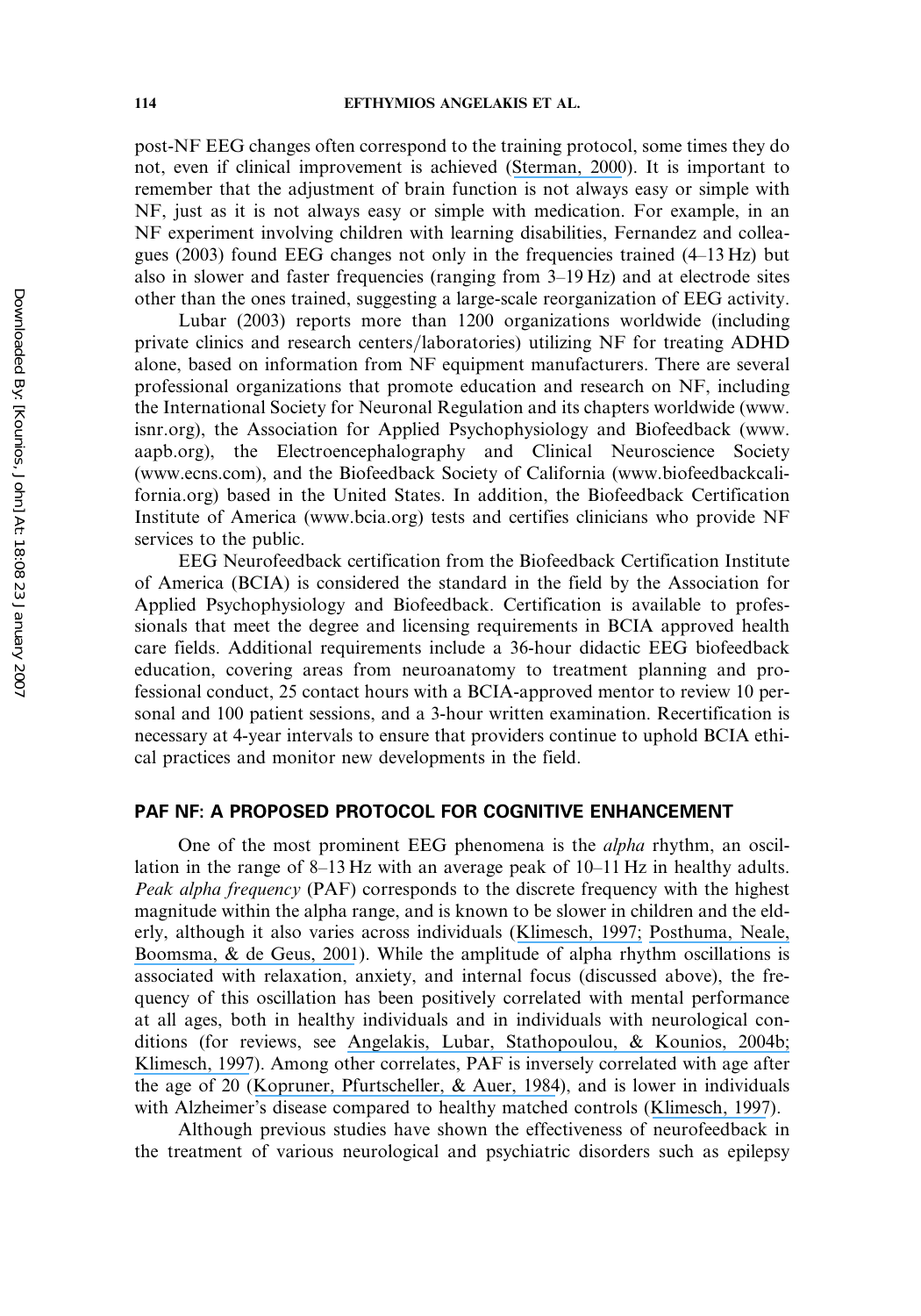([Sterman, 2000](https://www.researchgate.net/publication/12676832_Basic_Concepts_and_Clinical_Findings_in_the_Treatment_of_Seizure_Disorders_with_EEG_Operant_Conditioning?el=1_x_8&enrichId=rgreq-64016401d63b73918069ff9b8e8e6d4a-XXX&enrichSource=Y292ZXJQYWdlOzY0NDE2MzI7QVM6MTAxNjc4MDgyNjkxMDg5QDE0MDEyNTMzNTI4ODE=)) and ADHD (Lubar & Lubar, 1999), by altering EEG amplitude in the alpha, beta, or theta frequencies, to our knowledge no published study to date has investigated the effects of training individuals to change the peak frequency of their alpha rhythm. The present pilot study investigated whether training elderly individuals to restore (i.e., increase) their PAF to the levels of younger people would result in improved cognitive performance. As a control for this experimental treatment, two other neurofeedback conditions were employed, one to train an increase in alpha amplitude, and one pseudo-neurofeedback placebo condition in which the participant was told she was having real neurofeedback but was actually viewing playback of another participant's session. It was expected that, out of the three treatments, PAF NF would result in the largest improvements in cognitive performance, whereas alpha amplitude NF and pseudo-NF would result in either no improvement or small improvements in cognitive performance due to placebo effects. In total, six healthy senior citizens have participated to date. Therefore, the present study serves as a pilot for further research, and preliminary results were interpreted in terms of common patterns within subgroups.

### METHOD

### Participants

Four healthy elderly women and two healthy elderly men were recruited from the greater Philadelphia area. Participants were pseudo-randomly assigned to the two groups, one experimental (EF1, EM, EF2) and one control (CF1, CM, CF2), matched for sex and education (E: experimental, C: control, F: female, C: male; e.g.,  $EFI = first$ experimental female). The age of the participants ranged from 70 to 78 years (EF1: 74, EM: 73, EF2: 75, CF1: 70, CM: 78, CF2: 74). Participants were paid a base wage of  $$10/hour$ , plus an extra  $$2.5/hour$  for each training session in which they showed improvement. In addition, participants received a bonus of \$2.5 for each hour of participation upon completion of all training sessions (40 maximum) and final assessment. Informed written consent was obtained from all participants. The study was approved by the Internal Review Board of the University of Pennsylvania.

# Equipment and Instrumentation

For pre- and post-training EEG measurement, a 128-channel electrode cap designed according to the extended International 10–20 System of electrode placement was used in conjunction with MANSCAN RECORDER, an amplifier and recording software system from SAM Technology (http://www.manscaneeg. com/DataAcquisition\_page.htm). EEG was recorded at 250 samples per second (frequency bandpass: 0.05–100 Hz), referenced to digitally linked mastoids.

Neurofeedback administration requires a similar amplifier and recording software system to amplify and digitize the signal from the electrodes and to specify the protocol of neurofeedback training, respectively. Protocols can be designed utilizing the various training screens and scripts, which provide visual feedback to participants and designate the training parameters. Although neurofeedback is typically administered at one electrode site, many biofeedback hardware/software packages provide the versatility to monitor psychophysiological activity with as many as 40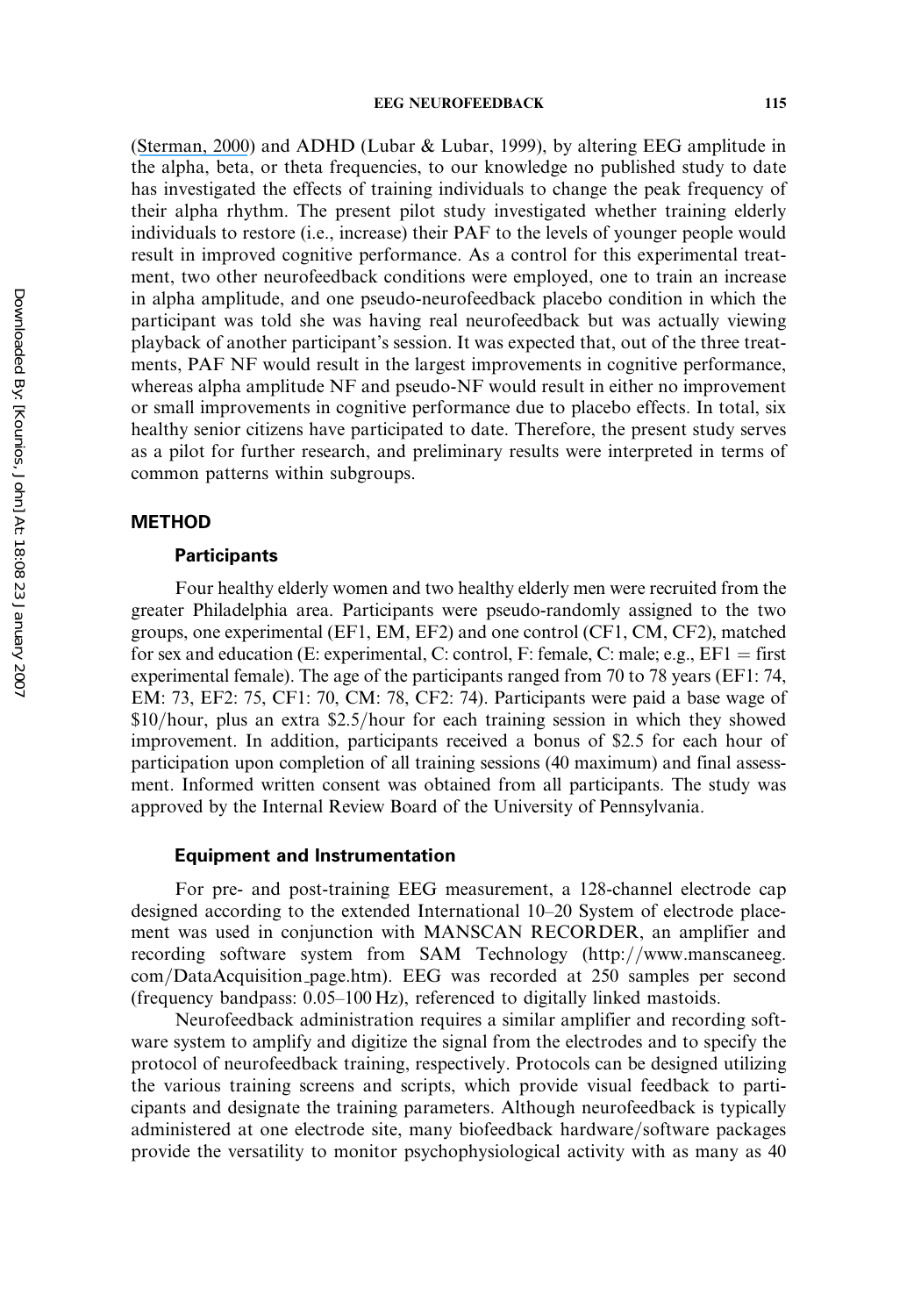electrodes in several modalities. In this study, neurofeedback was administered at parietal-occipital midline electrode POz with a BioGraph/ProComp  $+$  biofeedback system (Thought Technology Ltd.).

### Assessment Instruments and Tasks

Neuropsychological and personality assessment. A short questionnaire was used to assess neurological and psychological state and current self-rating of cognitive function. Participants were administered the State-Trait Personality Inventory (STPI) ([Spielberger et al., 1979](https://www.researchgate.net/publication/247454717_Scoring_Manual_for_the_State-Trait_Personality_Inventory?el=1_x_8&enrichId=rgreq-64016401d63b73918069ff9b8e8e6d4a-XXX&enrichSource=Y292ZXJQYWdlOzY0NDE2MzI7QVM6MTAxNjc4MDgyNjkxMDg5QDE0MDEyNTMzNTI4ODE=)), and a number of standard psychometric tests, including the Digit Span ([Wechsler, 1995](https://www.researchgate.net/publication/232494955_Manual_for_the_Wechsler_Adult_Intelligence_Scale-III?el=1_x_8&enrichId=rgreq-64016401d63b73918069ff9b8e8e6d4a-XXX&enrichSource=Y292ZXJQYWdlOzY0NDE2MzI7QVM6MTAxNjc4MDgyNjkxMDg5QDE0MDEyNTMzNTI4ODE=)), the Word List Memory Task ([Welsh,](https://www.researchgate.net/publication/21155196_Detection_of_Abnormal_Memory_Decline_in_Mild_Cases_of_Alzheimer) [Butters, Hughes, Mohs, & Heyman, 1991](https://www.researchgate.net/publication/21155196_Detection_of_Abnormal_Memory_Decline_in_Mild_Cases_of_Alzheimer)), the Stroop test ([Stroop, 1935](https://www.researchgate.net/publication/232533481_Studies_of_Interference_in_Serial_Verbal_Reactions?el=1_x_8&enrichId=rgreq-64016401d63b73918069ff9b8e8e6d4a-XXX&enrichSource=Y292ZXJQYWdlOzY0NDE2MzI7QVM6MTAxNjc4MDgyNjkxMDg5QDE0MDEyNTMzNTI4ODE=)), the Passage Comprehension test (Woodcock & Johnson, 1977), Raven's Standard Progressive Matrices ([Raven, 1960](https://www.researchgate.net/publication/246349179_Guide_to_Using_the_Standard_Progressive_Matrices?el=1_x_8&enrichId=rgreq-64016401d63b73918069ff9b8e8e6d4a-XXX&enrichSource=Y292ZXJQYWdlOzY0NDE2MzI7QVM6MTAxNjc4MDgyNjkxMDg5QDE0MDEyNTMzNTI4ODE=)), and the Logical Memory, Faces, Verbal Paired Associates, Family Pictures, and Visual Reproduction subtests of the Wechsler Memory Scale-III ([Wechsler, 1997](https://www.researchgate.net/publication/232494955_Manual_for_the_Wechsler_Adult_Intelligence_Scale-III?el=1_x_8&enrichId=rgreq-64016401d63b73918069ff9b8e8e6d4a-XXX&enrichSource=Y292ZXJQYWdlOzY0NDE2MzI7QVM6MTAxNjc4MDgyNjkxMDg5QDE0MDEyNTMzNTI4ODE=)).

Cognitive tasks during pre- and post-training EEG. Two tasks were employed during pre- and post-NF EEG assessment, the ''n-back'' task and a "Go/No-Go" oddball task. The n-back task had three separate blocks of 5 minutes each and 1-minute practice before each block. Single letters were presented on a computer monitor for 250 milliseconds at a rate of 2.5 seconds and were preceded by a warning tone by 500 ms. During the first block  $(n - 1)$ , participants were asked to respond (by pressing a mouse button with their right index finger) whenever the current letter matched the one before it. During the second block  $(n - 2)$ , they were asked to respond when the current letter matched the one two positions before it; the third block  $(n - 3)$  required matching with the letter three positions before. Matching targets were pseudo-randomly presented 14% of the time.

The Go/No-Go oddball task had three separate identical blocks of 5 minutes each and 1 minute of practice before the first block. It presented three different tones through loudspeakers at a random rate of 1.0–1.3 seconds. A high-pitched tone (target) was presented 20% of the time, a lower-pitched (standard) tone was presented 65% of the time, and a complex, novel sound was presented 15% of the time. Participants were required to respond with a mouse button-press only to the high-pitched target tones.

# Procedure

Neuropsychological and personality assessment. EEG, personality, and cognitive assessment were performed twice: before and after the completion of NF training. Personality and cognitive evaluation was administered by two independent psychometricians, one for all of the pre-training and the other for all of the posttraining evaluations. Both administrators were blind to the participants' training condition. After a brief orientation, participants were administered the short questionnaire, the STAI, and the psychometric tests. Personality and cognitive assessment lasted for approximately 1.5 hours and was split into two sessions on different days before NF, whereas it was administered in one session with an intermediate break after NF.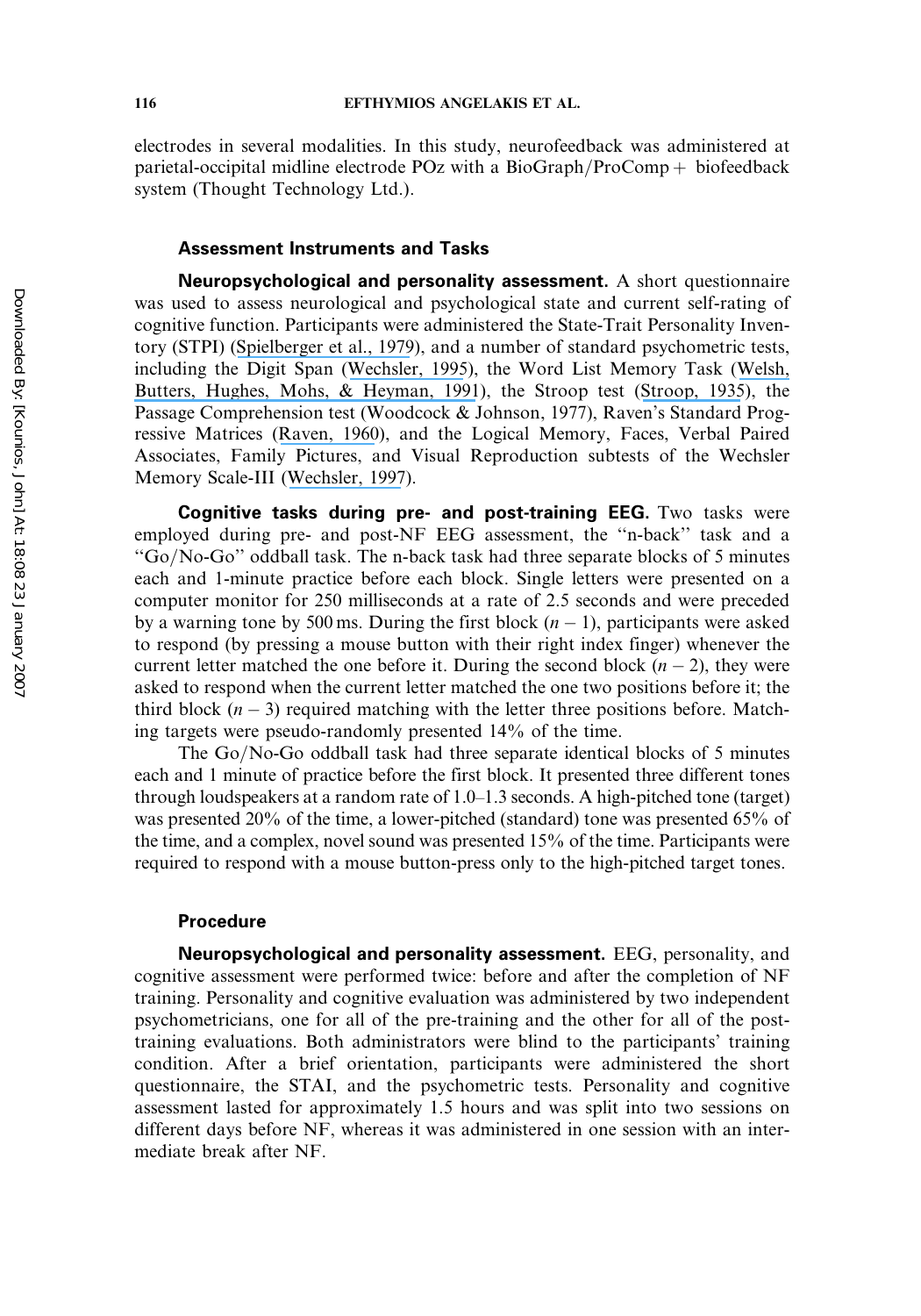**EEG acquisition.** Participants were fitted with the electrode cap and impedances at all channels were reduced to below 20,000 Ohms. EEG assessment involved six recordings in the following order: a 3-minute eyes-closed resting baseline (ECB) block, a 3-minute eyes-open resting baseline (EOB) block; three 5-minute  $n$ -back task blocks (1back, 2back, 3back); three 5-minute Go/No-Go oddball-task blocks (OB1, OB2, OB3); a 3-minute eyes-open post-task rest (PTRO) block; and a 3 minute eyes-closed post-task rest (PTRC) block.

Neurofeedback training. NF training was administered once or twice per week for a total of 31–36 sessions. Among the experimental participants, EF1 participated in 35 sessions, EM in 31, and EF2 in 36. Among the controls, CF1 participated in 35 sessions, CM in 36, and CF2 in 32. Experimental participants were trained to increase their PAF, whereas two controls were trained to increase their alpha amplitude. In both cases (frequency and amplitude measures), alpha was defined as 8–13 Hz. The third control (CF2) was shown playback of one of the other experimental participant's (EF1) sessions. None of the participants knew which condition they were in, nor did they know there were experimental and control conditions. They were all told that different training protocols were tested to see which one, if any, might provide cognitive improvement. After training, all participants reported the belief that they had been in an experimental group, except for the pseudoneurofeedback participant CF2, who reported finding the feedback confusing and ineffective.

Sessions lasted approximately 1 hour and included 10 minutes of preparation, 2 minutes of EOB EEG recording, 8 minutes of NF, a 3-minute break watching a documentary video (or reading after the tenth session), 8 minutes of NF, a 3-minute break as before, and 8 final minutes of NF. A reference electrode was attached to, and the training electrode was attached to a posterior midline site (POz). The NF system provided auditory and visual feedback for increasing the EEG training measure (PAF or alpha amplitude) while keeping the other (alpha amplitude or PAF) from rising above baseline levels. Participants were instructed to try to note and utilize the particular strategy that yielded the desired effect, and were verbally encouraged when they performed well. All participants received approximately equal amounts of encouragement by the experimenter. At the end of each session, participants were asked to describe their subjective experience.

# Data Analysis

EEG data were analyzed by a ''non-blind'' experimenter. Fast Fourier Transform (FFT) was computed using a bandpass pre-filter of 5–15 Hz. Eye-blink artifacts were eliminated using an adaptive filter constructed with EMSE 5.0 (www.sourcesignal.com) separately for each participant, and additional artifacts were excised by visual inspection. For resting conditions, all 128 channels were analyzed, but for task conditions only limited midline channels were analyzed due to excessive artifacts at lateral and frontal sites. At the time this article was prepared, only the EOB, PTRO, and 1-back conditions had been analyzed. All results discussed are descriptions of the data pattern and are not statistically derived conclusions, due to the small number of participants.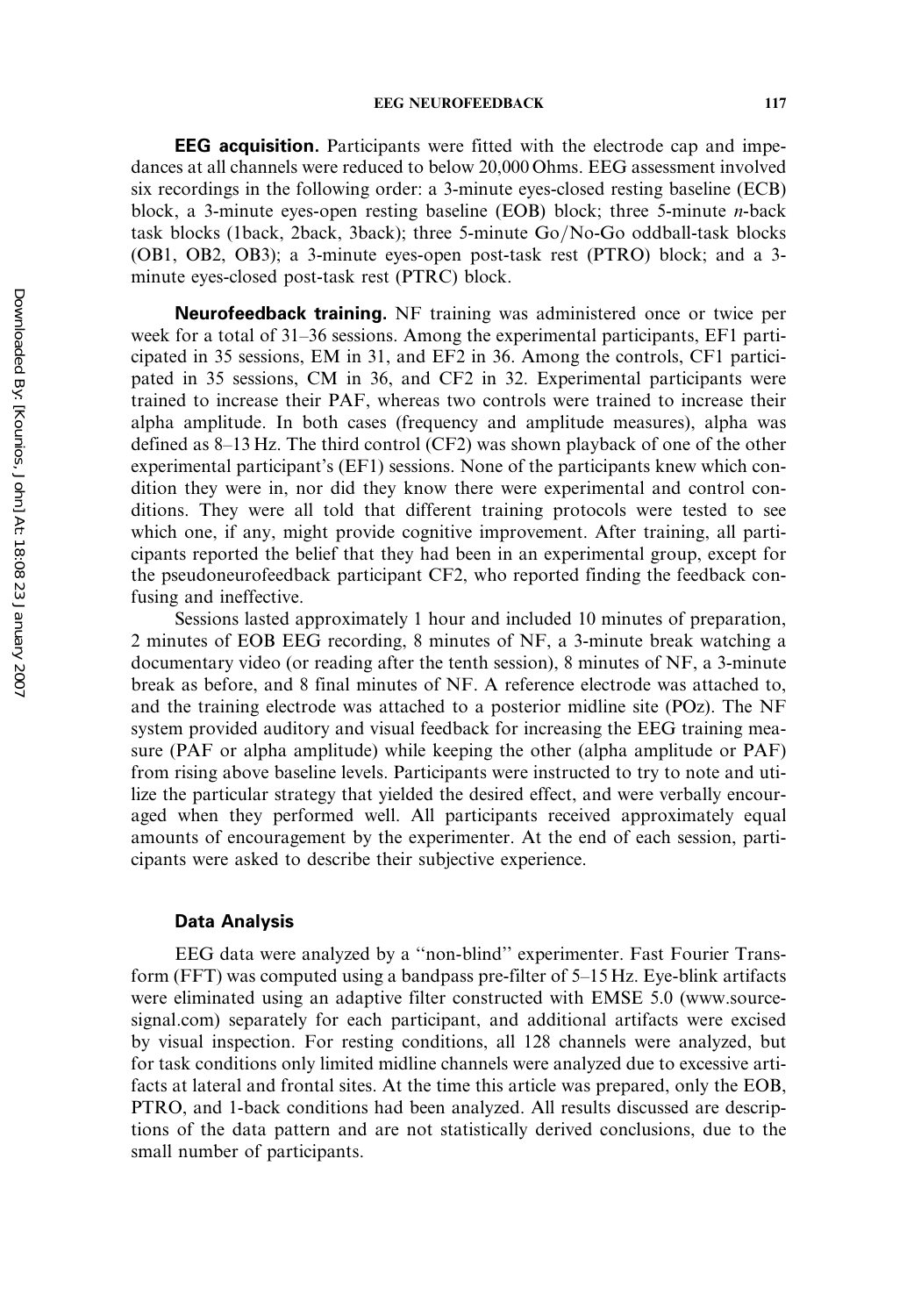

Figure 1 Changes in peak alpha frequency across sessions for three PAF-NF participants. Normalized trendlines (smoothed with a 6-point running mean) show changes in estimated PAF (computed using percent time above training threshold).

# RESULTS

### NF Performance

All three experimental participants learned to increase their PAF, as shown by the trend lines (smoothed with a 6-point running-mean filter) in Figure 1, and both alpha controls learned to increase their alpha amplitude, as shown in Figure 2. Both figures show normalized percent-time above training threshold.

### Self-Reports

During experimental training (PAF NF), two participants (EF1, EM) showed higher PAF when they concentrated, relaxed, "thought everything is going well in life," had pleasant thoughts, thought of food, traveling, funny stories, or ''crazy things their children had done,'' said the alphabet backwards to themselves, or thought of foods that start with the letter Z. A third experimental participant (EF2) increased both alpha amplitude and PAF when she thought of people who cared for her, had pleasant thoughts, emptied her mind, relaxed, sang simple songs to herself, imagined calling friends to help her, or thought about ''an appointment today.'' These experimental participants had lower PAF when they thought of problems, were frustrated, had not participated for some time, or were drowsy.

During control training (alpha amplitude), participants (CF1, CM) showed more alpha amplitude when they reported that they were relaxed or sleepy, thought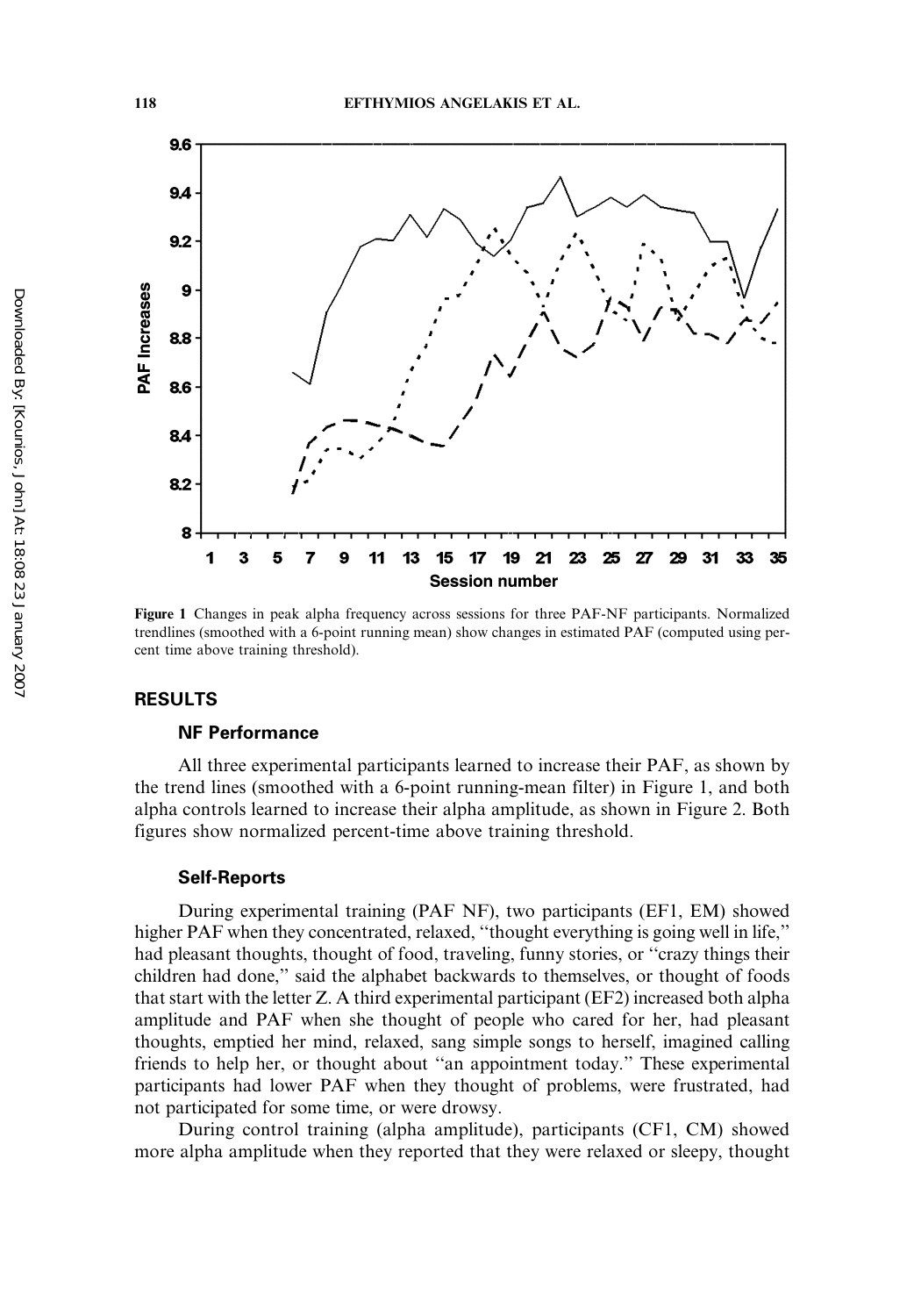

Figure 2 Changes in alpha magnitude across sessions for two alpha-magnitude NF participants. Normalized trendlines (smoothed with a 6-point running mean) showing changes in estimated alpha magnitude (computed using percent time above training threshold).

of what had to be done for the week, Christmas presents, cooking, upcoming vacations, actors, singers, jazz music, or their adolescence, concentrated on the ''smiley face'' feedback screen, thought of nothing particular, or had a blank mind. These participants showed less alpha amplitude when they reported that they had worries, problems, or unpleasant memories, thought about war or injustice, thought about his wife at the hospital, tried hard, focused on something, let their mind wander, or had not participated recently. Finally, the pseudo-NF control participant (CF2) reported not being able to understand what thoughts yield positive feedback on the screen.

All PAF participants rated themselves as thinking faster, averaging a 1-point (19%) improvement (EF1: 1.0; EM: 1.5; EF2: 0.5) after NF training. Two control participants rated themselves as thinking slightly faster (CF1: 0.5; CF2: 0.5), and one as thinking more slowly (CM:  $-1.5$ ), averaging a 0.16-point slowing  $(-8\%)$ . Moreover, no PAF participant reported a change in concentration level, whereas two controls rated themselves lower in concentration; CF1 by 1.5 points  $(-27\%)$ , and CF2 by 1.0 point  $(-14%)$ .

# **STPI**

After training, two PAF and one active control participants scored higher in Trait Depression. EF1 scored higher by 7 points (70%), EM by 2 points (11%), and CF1 by 9 points (90%). Moreover, two controls scored lower in Trait Curiosity

Downloaded By: [Kounios, John] At: 18:08 23 January 2007

Downloaded By: [Kounios, John] At: 18:08 23 January 2007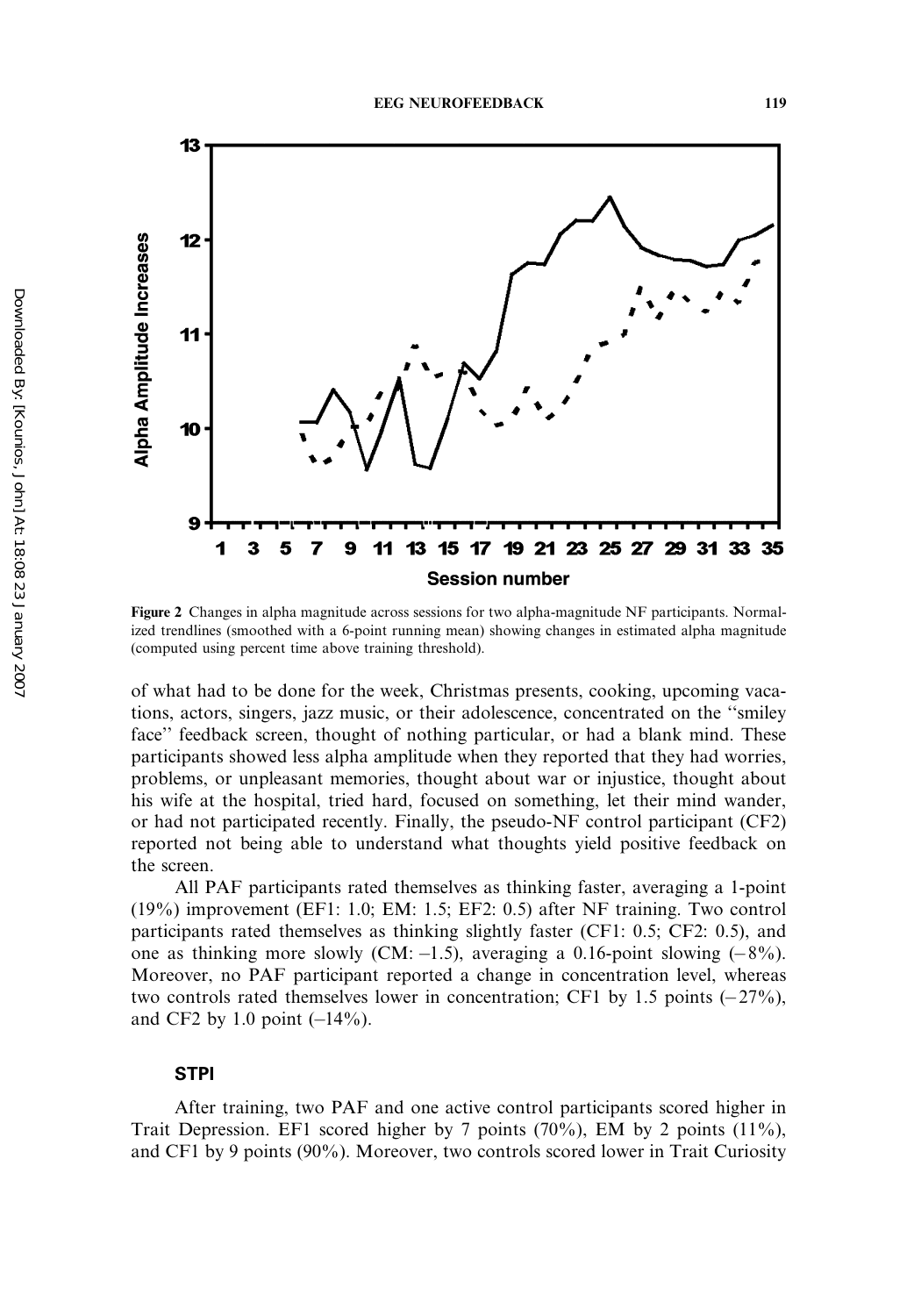(CF1 -6, 21%; CF2 -4, 12.5%), and the pseudo-NF control (KCF2) scored 5 points higher in Trait Anger (28%).

### Memory

Verbal memory tests with consistent pre/post training patterns within groups showed no change for experimental participants, and mixed results for controls. In the word memory list, CF1 scored higher by 2 points (29%), CM scored higher by 4 points (80%), and CF2 scored higher by 2 points (25%), whereas in the recall stories task (first part), CF1 scored lower by 8 points (75%), CM scored lower by 1 point  $(8\%)$ , and CF2 scored lower by 4 points  $(31\%)$ .

Visual memory tests showed worsening for the experimental participants, and improvement for the active controls after training. Specifically, in the Visual Reproduction task, CF1 scored higher by 4 points (9.3%), and CM scored higher by 11 points (12.7%), whereas EF1 scored lower by 18 points (20%), EM scored lower by 24 points  $(36\%)$ , and EF2 scored lower by 15 points  $(18\%)$ .

### Stroop

After training, two out of the three PAF participants increased their response speed and accuracy, whereas the two active controls decreased their speed. Of the PAF participants, EF1 scored 17 seconds faster (12%) with 7 more hits (7%), and EM scored 25 seconds faster  $(16\%)$  with 5 more hits  $(7\%)$ . From the active controls, CF1 scored 12 seconds slower  $(8\%)$ , and CM 12 seconds slower  $(11\%)$ , whereas the pseudo-NF control (CF2) did not change her speed. However, EF2 (a PAF participant) did not fit this pattern. In contrast to the other two PAF participants, she decreased her speed by 49 seconds  $(-43\%)$ , and her hits by 6  $(-8\%)$ .

#### N-back Task

There was no overall improvement in the total number of correct responses or false alarms for either group. However, during the third, and most demanding block (3-back), all PAF participants showed decreased performance  $(-17%$  average), and all controls showed increased performance  $(+16.6\%$  average). Across blocks, while PAF participants increased their average reaction time (RT) by 14%, all PAF participants improved their RT stability (coefficient of variation:  $-53\%$ ). In contrast, controls increased their average RT by 4% and demonstrated worsened RT stability (coefficient of variation:  $+18%$ ).

### Go/NoGo Task

After NF training, all PAF participants and one active control decreased their RT, whereas the two other controls increased it. On average, PAF participants decreased their RT by 6%, whereas controls (on average) kept it unchanged. However, PAF participants increased their errors by 186% whereas controls increased them by only  $50\%$ .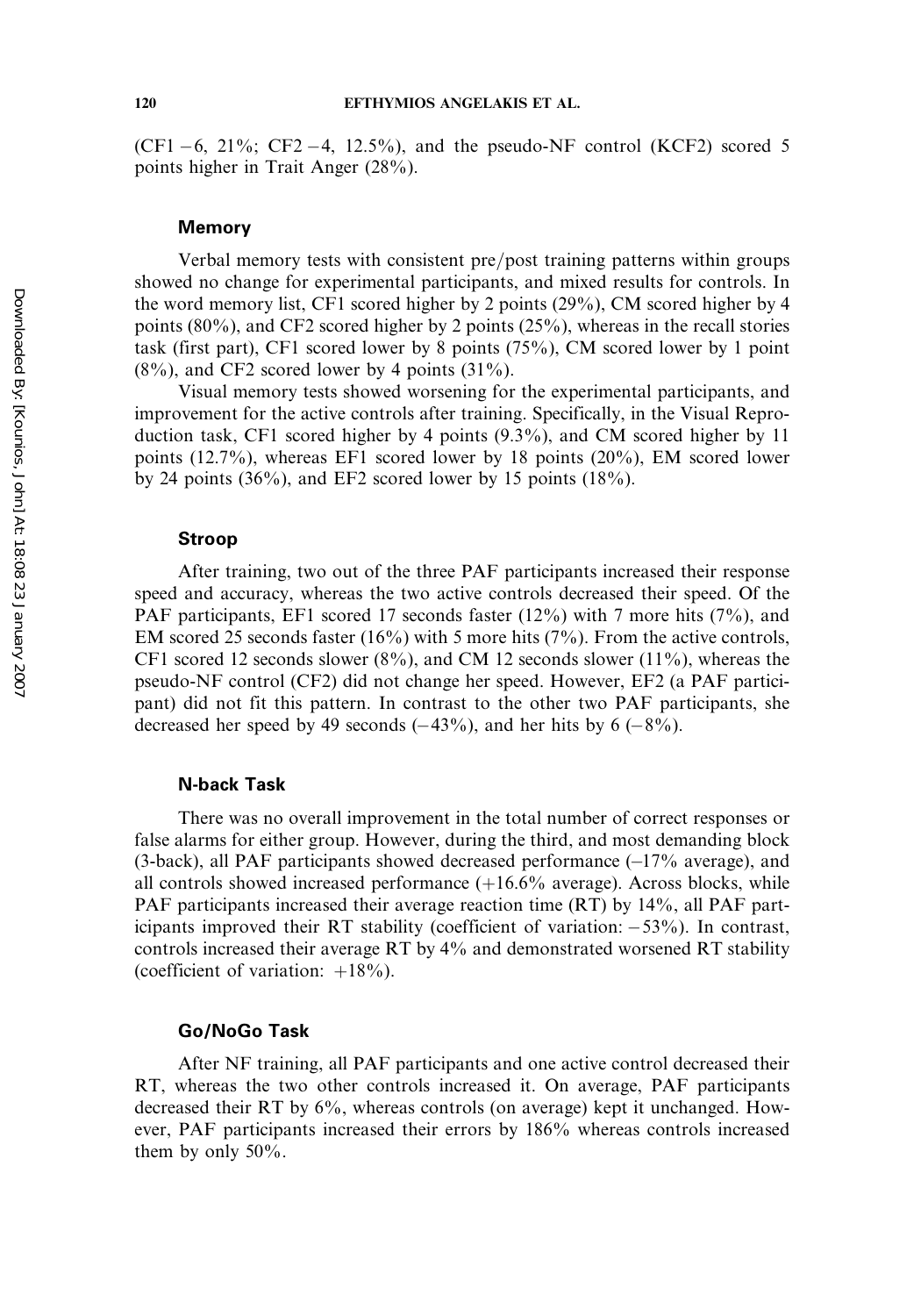|                                      | Experimental       | Control |
|--------------------------------------|--------------------|---------|
| Speed of processing                  |                    |         |
| Self-reported speed of thinking      |                    |         |
| Speed in Stroop                      |                    |         |
| Reaction time in Go/No-Go            | $\hspace{0.1mm} +$ |         |
| Reaction time in <i>n</i> -back      |                    |         |
| <i>Executive function</i>            |                    |         |
| Self-reported concentration          |                    |         |
| Performance in Go/No-Go              |                    |         |
| Performance in Stroop                |                    |         |
| Reaction time stability in $n$ -back | $^+$               |         |
| Memory                               |                    |         |
| Performance in 3-back                |                    |         |
| Visual Memory                        |                    |         |
| Memory for words                     |                    |         |
| Story recall                         |                    |         |
|                                      |                    |         |

Table 1 Average change per group (experimental vs. control) in different cognitive domains after neurofeedback training

" + ": improvement, "-": worsening.

Table 1 summarizes some general trends from the results on cognitive performance. In sum, after NF training, experimental (PAF) participants reported thinking faster, whereas controls reported slight worsening in concentration. Psychometric testing comparing pre- to post-NF performance suggested that PAF training worsened performance in visual reproduction, improved speed and accuracy in the Stroop test (only two of the three participants), worsened performance in the 3-back task, improved reaction-time consistency in the n-back task, and increased errors in the oddball task more than for the control participants. Control participants were found to improve in word recall, worsen in story recall, improve in visual reproduction, become slower in the Stroop test, score better in the 3-back task, lose reaction-time consistency in the  $n$ -back task, and increase their oddball-task errors, although much less than the experimental participants.

#### EEG Results

Overall, across electrodes, two experimental and two control participants increased their alpha magnitude after the completion of NF training, whereas one control participant (CF1) reduced her alpha magnitude and one experimental participant (EF1) did not change her alpha magnitude after NF training.

Figure 3 reveals an interesting pattern of PAF results. For both the EOB resting EEG (top row) and for EEG during the 1-back task (bottom row), PAF training for the experimental group was associated with an increase in PAF at frontal sites, but not at posterior sites, with little or no observable PAF changes for the control group. An increase in PAF was not unexpected for the experimental group. However, it was not expected to occur at frontal sites rather than the posterior site used for PAF training. These results suggest that the increase in PAF resulting from training was not occurring in posterior brain areas but was instead occurring in frontal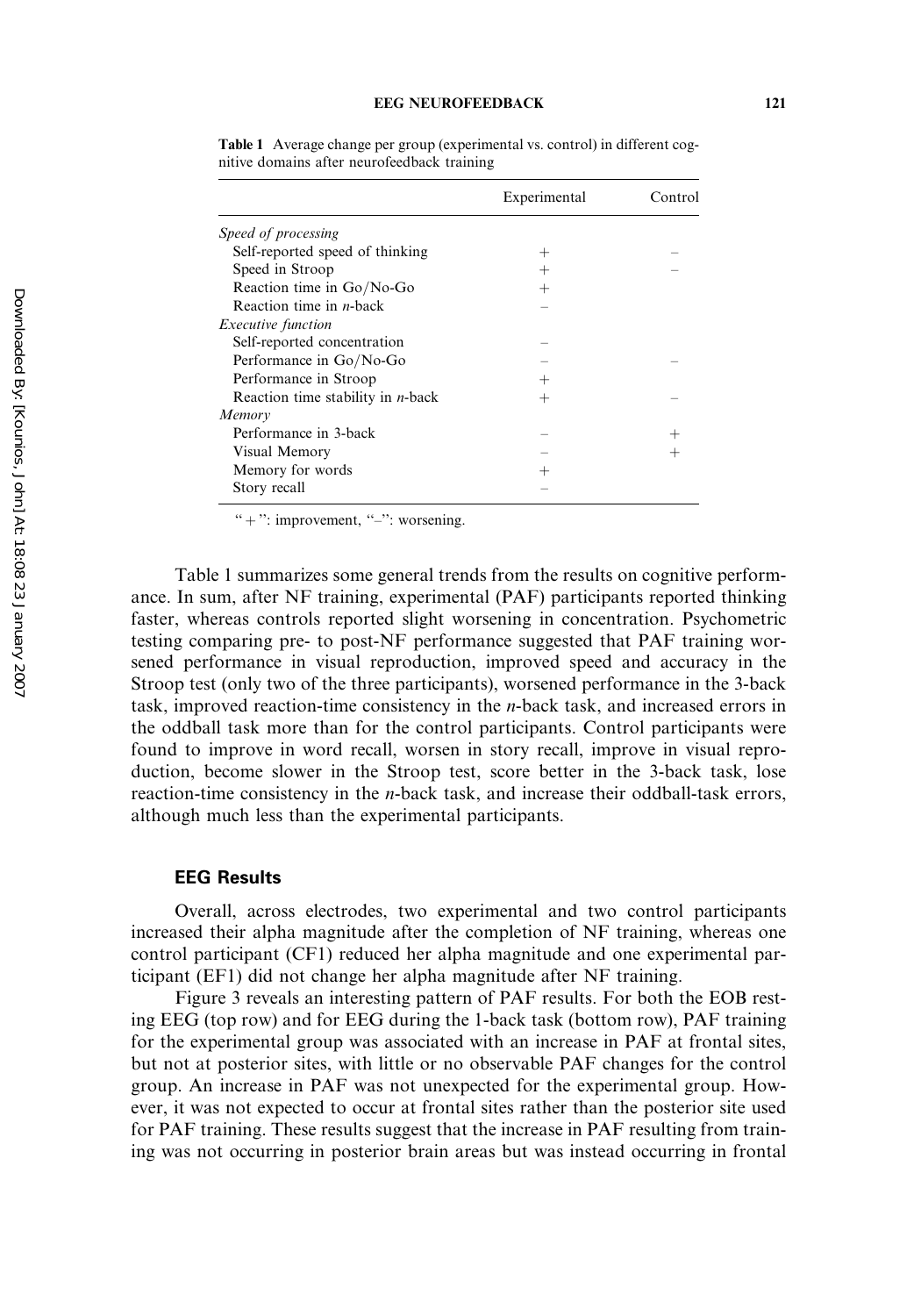

Figure 3 Peak alpha frequency (PAF) for the experimental and the control group, before and after neurofeedback (NF) training, for frontal (Fz and FCz) and posterior (Pz and POz) midline sites. Top left: eyes-open baseline, experimental group. Top right: eyes-open baseline, control group. Bottom left: 1-back task, experimental group. Bottom right: 1-back task, control group.

areas. The lone posterior electrode site used during training was apparently detecting (via electrical volume conduction) an increase in frontal PAF. This suggests that posterior PAF is not as malleable as frontal PAF.

# **DISCUSSION**

# Effectiveness of PAF NF

The present pilot study examined the effects of a new NF protocol on the cognitive performance of healthy elderly participants. In contrast to existing NF protocols that involve training changes in EEG amplitude, this new protocol focused on changing peak frequency. To control for non-specific effects, two alternative conditions were employed, one active NF and one pseudo-NF placebo.

Both experimental and active control participants showed progressive learning in their NF protocols, as shown in Figures 1 and 2. Even though the two training protocols targeted the same frequency band, the two protocols contrasted each other, as each protocol inhibited reward for increases in the dimension of the other. Specifically, the PAF NF protocol withheld reward if alpha magnitude increased, and the alpha magnitude NF protocol withheld reward if PAF increased.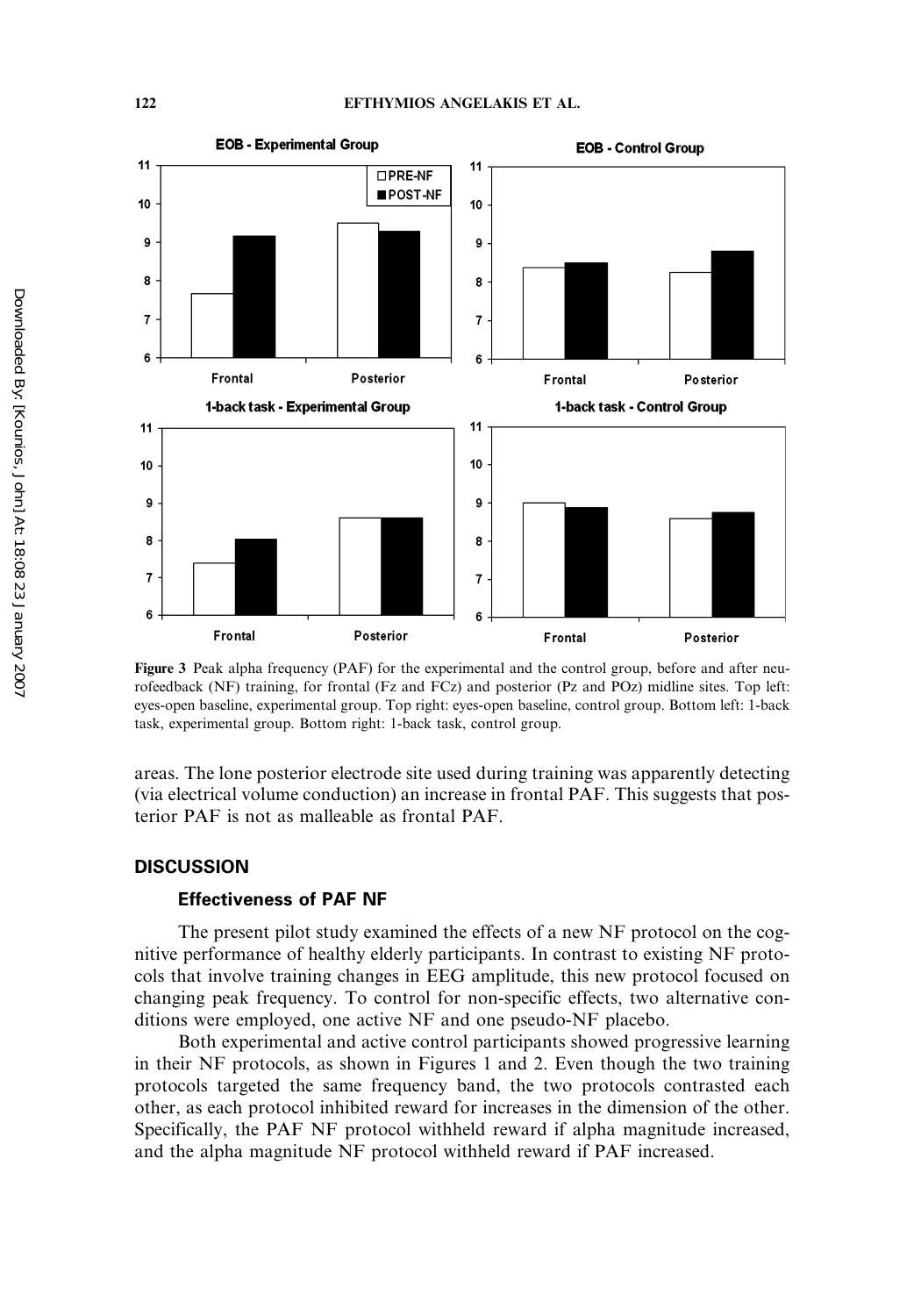Interestingly, preliminary results suggest that the cognitive effects of the two protocols also contrasted. The PAF protocol suggested general improvement in speed of processing and executive function, and the alpha magnitude protocol showed improvement in memory, whereas each protocol showed a general decrease in the cognitive dimensions for which the other protocol showed improvement (see Table 1). Moreover, the pseudo-NF protocol showed either similar cognitive changes to those of the active control protocol (i.e., alpha magnitude), or no changes.

The results described above suggest not only that PAF NF is feasible, but also that it has specific effects on cognitive performance. The latter point is supported by both the contrasting effects of the active control NF protocol and the fewer effects of the pseudo-NF condition. In other words, PAF NF showed apparent cognitive improvement in areas that alpha amplitude NF did not, and vice versa, whereas both of these NF protocols showed greater cognitive effects than did the pseudo-NF placebo condition. Although previous studies have repeatedly shown changes specific to the employed protocol (e.g., [Hardt & Kamiya, 1978;](https://www.researchgate.net/publication/22477949_Anxiety_Change_Through_Electroencepha-Lographic_Alpha_Feedback_Seen_Only_in_High_Anxiety_Subjects?el=1_x_8&enrichId=rgreq-64016401d63b73918069ff9b8e8e6d4a-XXX&enrichSource=Y292ZXJQYWdlOzY0NDE2MzI7QVM6MTAxNjc4MDgyNjkxMDg5QDE0MDEyNTMzNTI4ODE=) [Lubar, 1991;](https://www.researchgate.net/publication/21224249_Discourse_on_the_development_of_EEG_diagnostics_and_biofeedback_for_attention-deficithyperactivity_disorders?el=1_x_8&enrichId=rgreq-64016401d63b73918069ff9b8e8e6d4a-XXX&enrichSource=Y292ZXJQYWdlOzY0NDE2MzI7QVM6MTAxNjc4MDgyNjkxMDg5QDE0MDEyNTMzNTI4ODE=) [Sterman, 2000](https://www.researchgate.net/publication/12676832_Basic_Concepts_and_Clinical_Findings_in_the_Treatment_of_Seizure_Disorders_with_EEG_Operant_Conditioning?el=1_x_8&enrichId=rgreq-64016401d63b73918069ff9b8e8e6d4a-XXX&enrichSource=Y292ZXJQYWdlOzY0NDE2MzI7QVM6MTAxNjc4MDgyNjkxMDg5QDE0MDEyNTMzNTI4ODE=)), the present study discriminated between frequency-specific EEG effects on cognition by controlling for all possible non-specific factors of NF training, such as training environment and procedure, electrode position, frequency band, verbal coaching, number of sessions, and individual differences. To some extent, the present study also controlled for experimenter bias, since cognitive performance before and after NF training was assessed by ''blind'' experimenters who were not aware of each participant's NF condition. In a recent study, Egner and Gruzelier (2004) have similarly showed the specificity of EEG NF frequency on behavioral changes by showing different cognitive effects for individuals trained to increase the amplitude of neighboring frequencies (12–15 Hz versus 15–18 Hz).

# EEG Changes and their Relationship to Behavioral Changes

Overall, EEG changes after training did not fit all protocol-specific expectations. First, we were surprised to find post-NF alpha magnitude increases independent of NF condition. Specifically, two experimental and two control participants showed increased alpha magnitude during the post-training recording. The likely explanation for this is that participants were anxious during the initial EEG recording due to the unfamiliarity of the procedure, whereas they likely felt more relaxed during the post-training recording. While participants were shown a short video explaining the EEG procedure, future studies should consider including a more elaborative pre-training session to familiarize participants with the EEG and NF procedures and to minimize their anxiety.

Second, even though all training was applied posteriorly (electrode site POz), the experimental group showed post-training PAF increases frontally (but not posteriorly), whereas the control group showed little or no PAF changes at any electrode site. Specifically, post-NF PAF topography shifted more anteriorly for the experimental group only (see Figure 4). In previous studies, we ([Angelakis et al., 2004b](https://www.researchgate.net/publication/7498849_Peak_alpha_frequency_An_electroencephalographic_measure_of_cognitive_preparedness?el=1_x_8&enrichId=rgreq-64016401d63b73918069ff9b8e8e6d4a-XXX&enrichSource=Y292ZXJQYWdlOzY0NDE2MzI7QVM6MTAxNjc4MDgyNjkxMDg5QDE0MDEyNTMzNTI4ODE=)) have shown that frontal PAF topography correlates with cognitive preparedness, as well as strong correlations between PAF and response control ([Angelakis, Lubar,](https://www.researchgate.net/publication/8216025_Electroencephalographic_peak_alpha_frequency_correlates_of_cognitive_traits?el=1_x_8&enrichId=rgreq-64016401d63b73918069ff9b8e8e6d4a-XXX&enrichSource=Y292ZXJQYWdlOzY0NDE2MzI7QVM6MTAxNjc4MDgyNjkxMDg5QDE0MDEyNTMzNTI4ODE=) [& Stathopoulou, 2004a](https://www.researchgate.net/publication/8216025_Electroencephalographic_peak_alpha_frequency_correlates_of_cognitive_traits?el=1_x_8&enrichId=rgreq-64016401d63b73918069ff9b8e8e6d4a-XXX&enrichSource=Y292ZXJQYWdlOzY0NDE2MzI7QVM6MTAxNjc4MDgyNjkxMDg5QDE0MDEyNTMzNTI4ODE=)). Furthermore, the apparent increase in frontal PAF is consistent with improvement in measures of executive function. In sum, these results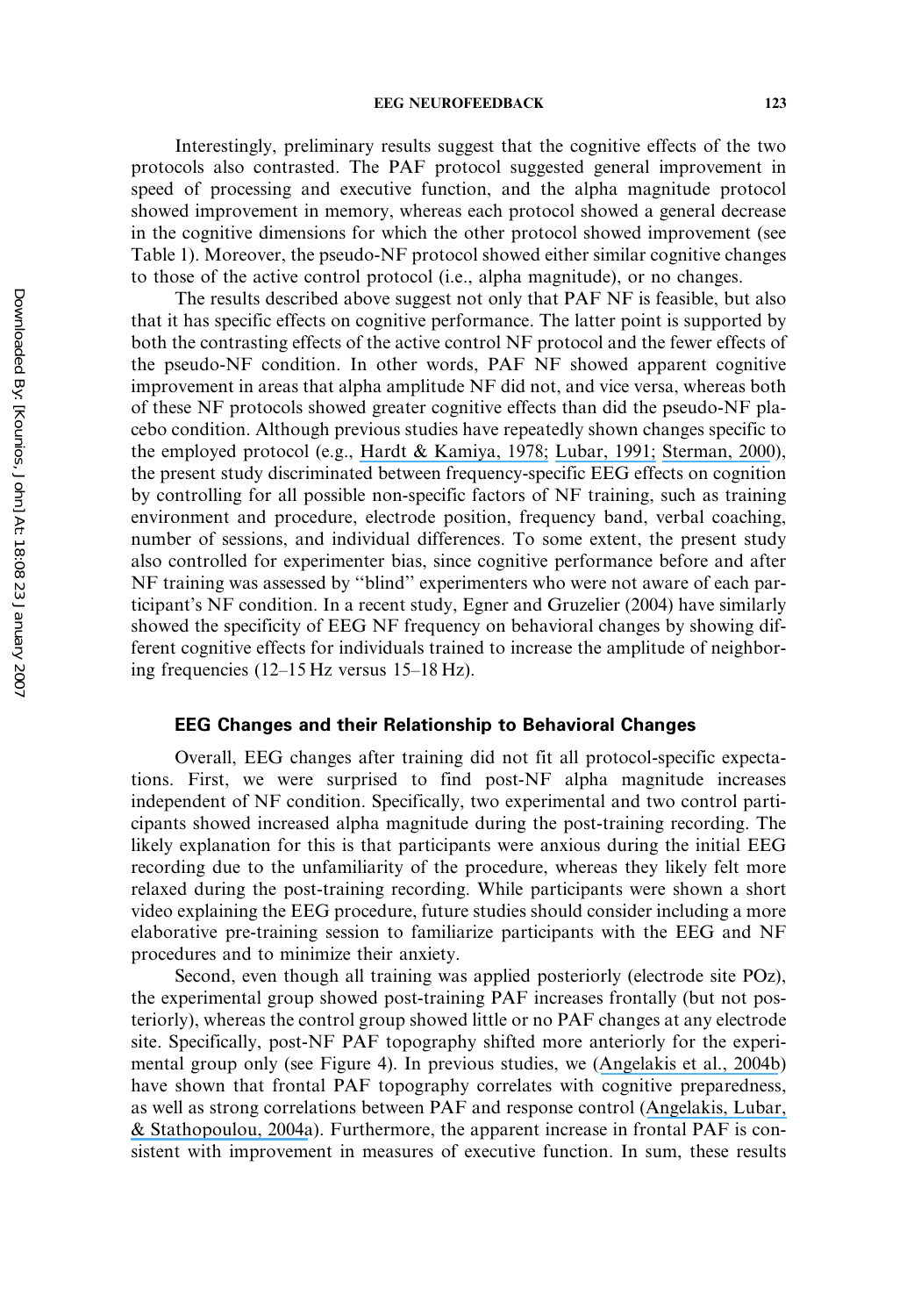

Figure 4 Topographic maps of resting EOB peak alpha frequency (PAF) before and after neurofeedback (NF) training. Top panel: experimental (PAF) participants; bottom panel: control (alpha magnitude) participants. Each map is a representation of a view of the top of the head, with the nose at the top of the map, and the left and right ears on the left and right sides of the map, respectively. Orange and white areas show the scalp regions exhibiting the greatest alpha EEG amplitude for that condition. Each map is individually scaled to the maximum and minimum values in that map in order to highlight the topographic distribution of PAF. See online article for colour version of this Figure.

suggest that posterior PAF may not be as trainable as frontal PAF. Future studies can address this possibility by using multiple electrode sites during training. In this way, the training protocol can be modified to encourage posterior PAF increases while discouraging frontal PAF increases. In addition, future studies can directly encourage frontal (but not posterior) PAF increases.

The specific effects of PAF NF on processing speed support the idea that PAF reflects speed of information access ([Klimesch, 1997](https://www.researchgate.net/publication/14016367_EEG-alpha_rhythms_and_memory_processes?el=1_x_8&enrichId=rgreq-64016401d63b73918069ff9b8e8e6d4a-XXX&enrichSource=Y292ZXJQYWdlOzY0NDE2MzI7QVM6MTAxNjc4MDgyNjkxMDg5QDE0MDEyNTMzNTI4ODE=)). However, this increased speed did not appear to improve memory functions as would be predicted by the model suggested by [Klimesch \(1997\)](https://www.researchgate.net/publication/14016367_EEG-alpha_rhythms_and_memory_processes?el=1_x_8&enrichId=rgreq-64016401d63b73918069ff9b8e8e6d4a-XXX&enrichSource=Y292ZXJQYWdlOzY0NDE2MzI7QVM6MTAxNjc4MDgyNjkxMDg5QDE0MDEyNTMzNTI4ODE=), so this idea must be approached with caution until other studies measure the specific effects of PAF changes on different types of cognitive speed. In contrast, the present study suggested that memory improvement occurred in the alpha magnitude control group that was specifically trained to not increase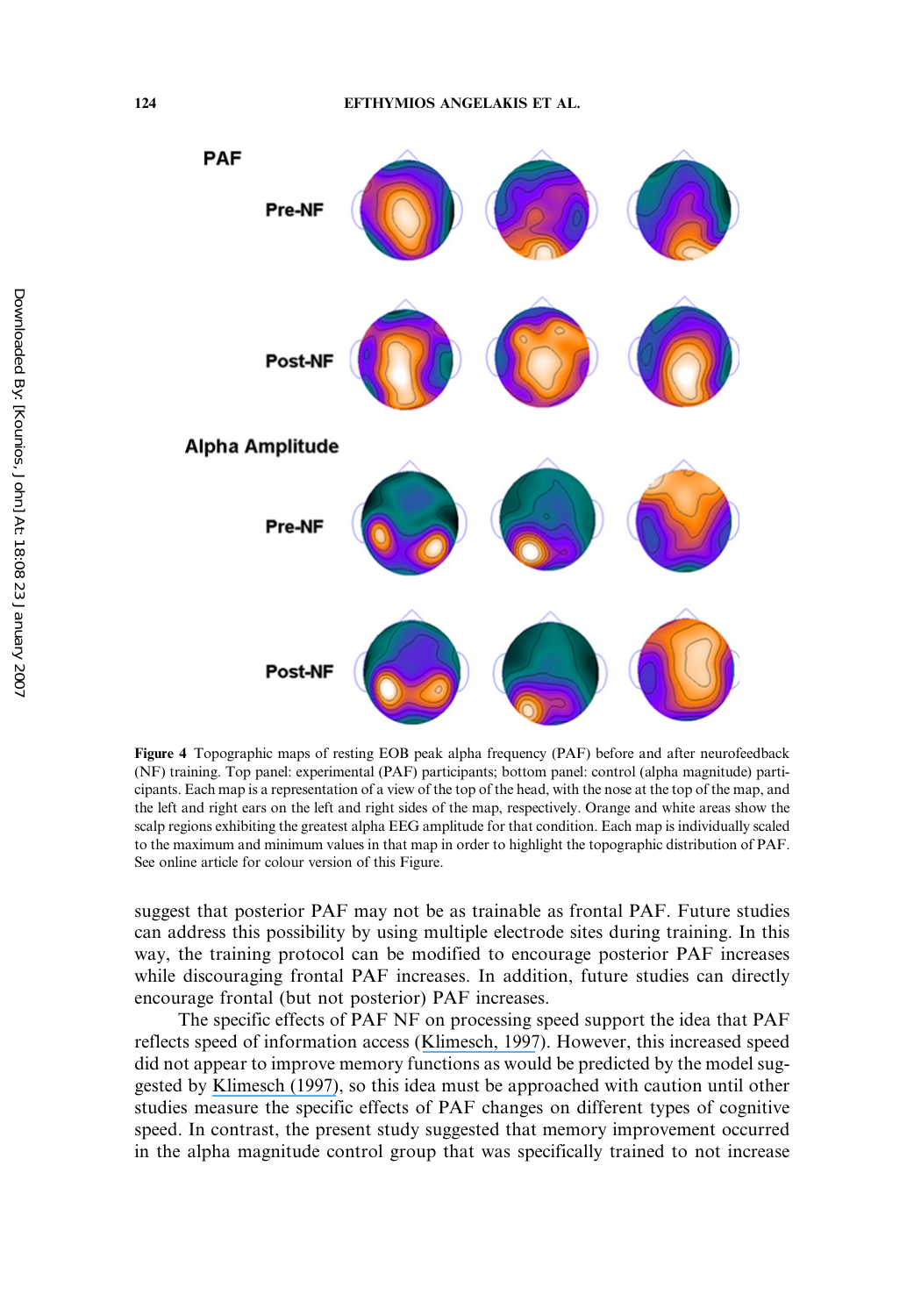PAF. This result came as a surprise, since we expected alpha magnitude NF to show lesser (if any) cognitive improvement compared to PAF NF. Some studies (e.g., Garrett & Silver, 1976) have reported decreases in test anxiety after alpha amplitude NF, which may have selectively affected memory functions in the present study.

As further research increases our understanding of subtle differences between the relationships between variant EEG frequencies and mental functions, we may be better able to address questions such as how theta/SMR NF and PAF NF might overlap. The present study extended previous findings ([Angelakis et al., 2004a](https://www.researchgate.net/publication/8216025_Electroencephalographic_peak_alpha_frequency_correlates_of_cognitive_traits?el=1_x_8&enrichId=rgreq-64016401d63b73918069ff9b8e8e6d4a-XXX&enrichSource=Y292ZXJQYWdlOzY0NDE2MzI7QVM6MTAxNjc4MDgyNjkxMDg5QDE0MDEyNTMzNTI4ODE=)) that PAF is positively related to response control, by suggesting decreased reaction time variability after PAF training. However, similar effects have been reported in training younger individuals to reduce their theta/SMR ratio (Egner  $&$  Gruzelier, 2004). Moreover, response control is one of the symptoms of ADHD that respond to theta/SMR training ([Lubar & Lubar, 1984](https://www.researchgate.net/publication/16707978_Electroencephalographic_biofeedback_of_SMR_and_beta_for_treatment_of_attention_deficit_disorders_in_a_clinical_setting?el=1_x_8&enrichId=rgreq-64016401d63b73918069ff9b8e8e6d4a-XXX&enrichSource=Y292ZXJQYWdlOzY0NDE2MzI7QVM6MTAxNjc4MDgyNjkxMDg5QDE0MDEyNTMzNTI4ODE=)). Since the theta  $(4-8 Hz)$  and SMR (12–15 Hz) frequency bands are immediately adjacent to the alpha band (8–13 Hz), it is worth considering whether there is some overlap between these two protocols, given that pushing PAF toward a higher frequency may actually increase upper alpha and decrease lower alpha magnitude ([Klimesch, 1997](https://www.researchgate.net/publication/14016367_EEG-alpha_rhythms_and_memory_processes?el=1_x_8&enrichId=rgreq-64016401d63b73918069ff9b8e8e6d4a-XXX&enrichSource=Y292ZXJQYWdlOzY0NDE2MzI7QVM6MTAxNjc4MDgyNjkxMDg5QDE0MDEyNTMzNTI4ODE=)).

Previous research has shown that frequency-specific NF training can be less than specific in its effects on the underlying EEG (Fernandez et al., 2003). This is not surprising, given that EEG frequencies are produced by different populations of neurons within the same system, and relevant parts of this system may well interact with and reorganize other parts, just as neurotransmitter-specific drugs may affect levels and functions of other neurotransmitters, such as selective serotonin reuptake inhibitors (SSRIs) that affect regulation of norepinephine as well ([Sulser,](https://www.researchgate.net/publication/20607021_New_perspectives_on_the_molecular_pharmacology_of_affective_disorders?el=1_x_8&enrichId=rgreq-64016401d63b73918069ff9b8e8e6d4a-XXX&enrichSource=Y292ZXJQYWdlOzY0NDE2MzI7QVM6MTAxNjc4MDgyNjkxMDg5QDE0MDEyNTMzNTI4ODE=) [1989](https://www.researchgate.net/publication/20607021_New_perspectives_on_the_molecular_pharmacology_of_affective_disorders?el=1_x_8&enrichId=rgreq-64016401d63b73918069ff9b8e8e6d4a-XXX&enrichSource=Y292ZXJQYWdlOzY0NDE2MzI7QVM6MTAxNjc4MDgyNjkxMDg5QDE0MDEyNTMzNTI4ODE=)). Future studies may address these questions by directly comparing related NF protocols according to their effects on specific mental functions, and by examining potential overlap between such protocols. A logical goal, then, would be to compare the efficacy of these protocols in terms of the number of sessions required to produce a desired effect, as well as in terms of ancillary effects of each protocol.

### Limitations of the Study

The present study has several limitations. First, due to the small sample size, these findings can serve only as pilot data suggesting further research. Second, the individuals who participated in the study were highly motivated and high-functioning seniors. This has both benefits and drawbacks: Less motivated and lower-functioning individuals may learn more slowly, but may have more room for improvement. Finally, even though the exploratory nature of this study did not allow for coaching specific to each participant (since conditions had to be identical for both groups), the present results suggest that some form of PAF training of healthy elderly individuals has promise. Furthermore, even with the limited sample size involved, the present data support the idea that EEG biofeedback is protocol-specific, resulting in quite different effects depending on the frequency and modality of training.

### **CONCLUSIONS**

In general, NF has been shown to be a promising technique for a variety of psychological and neurological disorders, including epilepsy, anxiety, ADHD, and